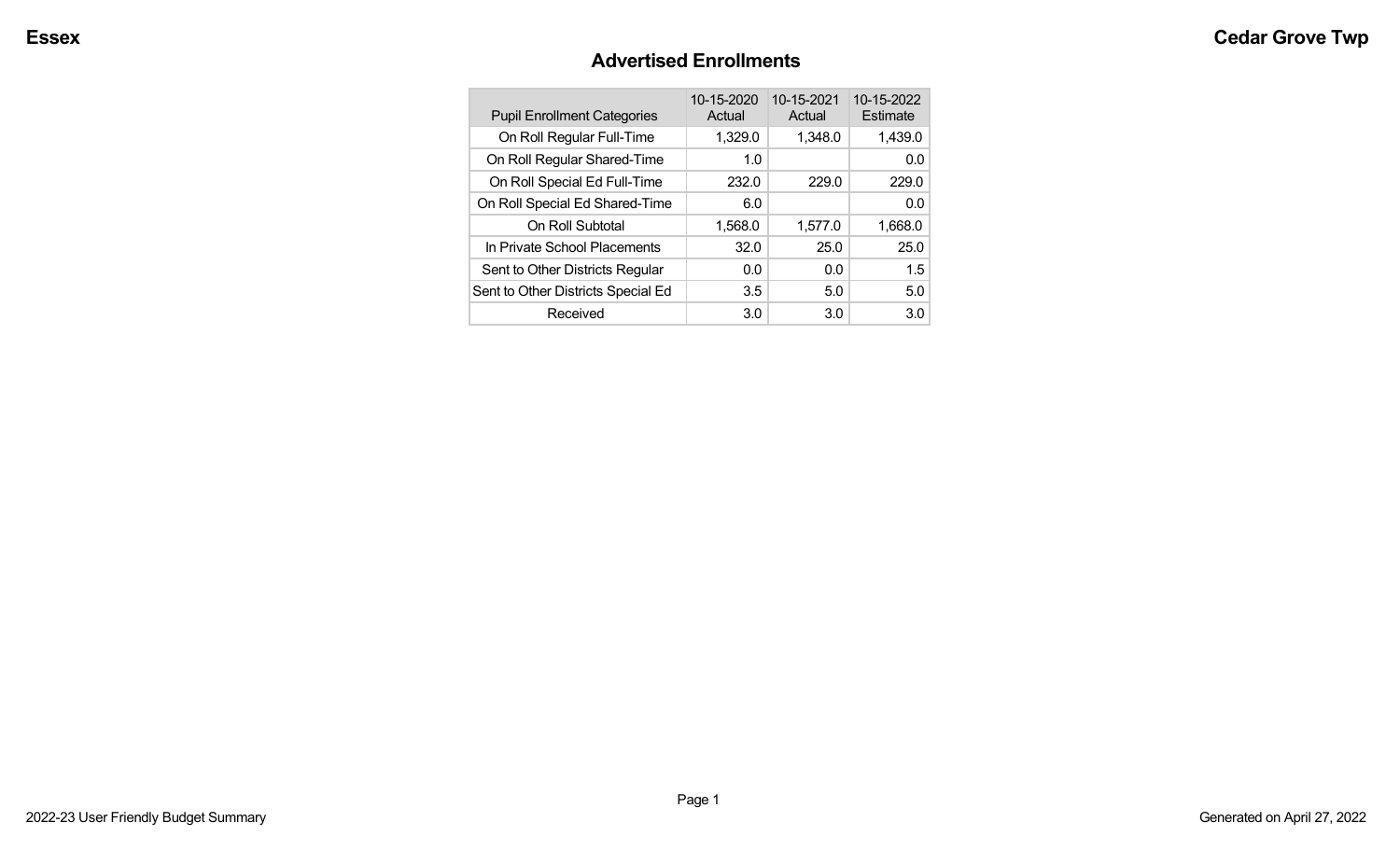#### **Advertised Revenues**

| <b>Budget Category</b>                            | Description                                   | Account | 2020-21<br>Actual | 2021-22<br>Revised    | 2022-23<br>Proposed |
|---------------------------------------------------|-----------------------------------------------|---------|-------------------|-----------------------|---------------------|
|                                                   | Local Tax Levy                                | 10-1210 | 28,796,093        | 29,372,015            | 29,959,455          |
|                                                   | Other Local Governmental Units-Unrestricted   | 10-12XX | 0                 | 0                     | ,200,000            |
|                                                   | <b>Total Tuition</b>                          | 10-1300 | 103,714           | 129,102               | 290,436             |
|                                                   | <b>Transportation Fees from Individuals</b>   | 10-1410 | 6,350             | 10,000                | 10,000              |
| <b>General Fund Revenues from Local Sources</b>   | <b>Rents and Royalties</b>                    | 10-1910 | 378,431           | 574,135               | 80,000              |
|                                                   | <b>Unrestricted Miscellaneous Revenues</b>    | 10-1XXX | 90,395            | 225,278               | 66,375              |
|                                                   | Interest Earned on Maintenance Reserve        | 10-1XXX | 0                 | 500                   | 500                 |
|                                                   | Interest Earned on Capital Reserve Funds      | 10-1XXX | $\Omega$          | 9,500                 | 9,500               |
|                                                   | <b>Total Revenues from Local Sources</b>      |         | 29,374,983        | 30,320,530 31,616,266 |                     |
|                                                   | <b>Categorical Transportation Aid</b>         | 10-3121 | 284,386           | 284,386               | 284,386             |
|                                                   | <b>Extraordinary Aid</b>                      | 10-3131 | 506,227           | 300,000               | 300,000             |
| <b>General Fund Revenues from State Sources</b>   | <b>Categorical Special Education Aid</b>      | 10-3132 | 874,896           | 1,153,621             | 1,476,147           |
|                                                   | <b>Categorical Security Aid</b>               | 10-3177 | 57,017            | 57,017                | 57,017              |
|                                                   | <b>Other State Aids</b>                       | 10-3XXX | 36,830            | $\mathbf 0$           | $\Omega$            |
|                                                   | <b>Total Revenues from State Sources</b>      |         | 1,759,356         | 1,795,024             | 2,117,550           |
| <b>General Fund Revenues from Federal Sources</b> | <b>Medicaid Reimbursement</b>                 | 10-4200 | 0                 | $\mathbf{0}$          | 13,282              |
|                                                   | <b>Total Revenues from Federal Sources</b>    |         | 0                 | $\Omega$              | 13,282              |
|                                                   | <b>Budgeted Fund Balance-Operating Budget</b> | 10-303  | 0                 | 807,579               | 828,944             |
|                                                   | Withdrawal from Maintenance Reserve           | 10-310  | 0                 | 200,000               | $\mathbf 0$         |
| <b>General Fund Revenues from Other Sources</b>   | <b>Transfers from Other Funds</b>             | 10-5200 | 887               | $\Omega$              | $\mathbf 0$         |
|                                                   | <b>Adjustment for Prior Year Encumbrances</b> |         | $\Omega$          | 404,803               | $\pmb{0}$           |
|                                                   | Actual Revenues (Over)/Under Expenditures     |         | $-1,324,860$      | $\Omega$              | $\mathbf 0$         |
| <b>General Fund Revenues</b>                      | <b>Total Operating Budget</b>                 |         | 29,810,366        | 33,527,936 34,576,042 |                     |
|                                                   | <b>Student Activity Fund Revenue</b>          | 20-1760 | 72,053            | 93,121                | 79,153              |
| Special Revenue Fund Revenues from Local Sources  | Scholarship Fund Revenue                      | 20-1770 | 221               | $\Omega$              | 0                   |
|                                                   | Other Revenue from Local Sources              | 20-1XXX | 35,220            | 138,342               | $\mathbf 0$         |
|                                                   | <b>Total Revenues from Local Sources</b>      | 20-1XXX | 107,494           | 231,463               | 79,153              |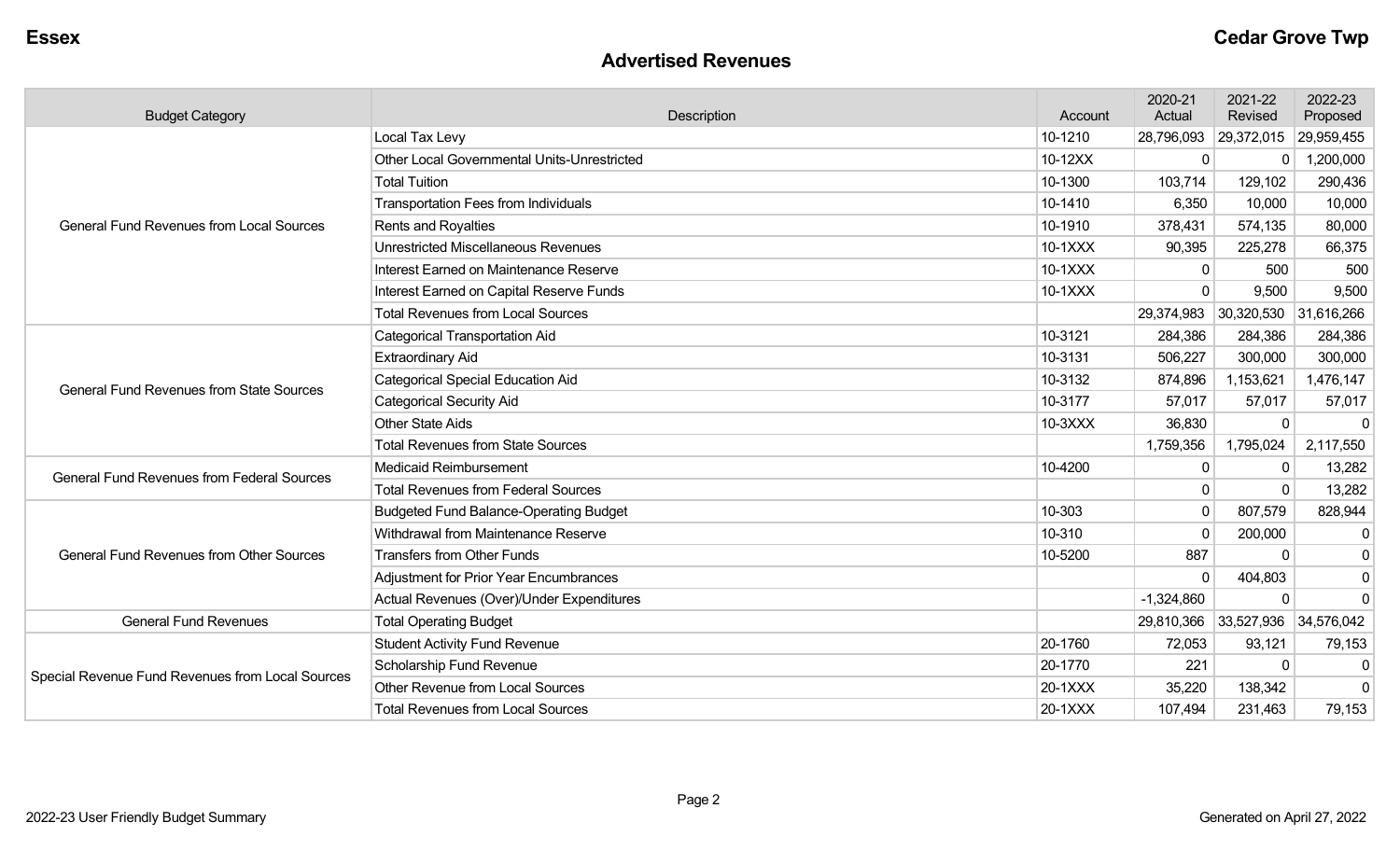#### **Advertised Revenues**

| <b>Budget Category</b>                           | Description                                                                                             | Account      | 2020-21<br>Actual | 2021-22<br>Revised | 2022-23<br>Proposed |
|--------------------------------------------------|---------------------------------------------------------------------------------------------------------|--------------|-------------------|--------------------|---------------------|
| Special Revenue Fund Revenues from State Sources | <b>Other Restricted Entitlements</b>                                                                    | 20-32XX      | 114,663           | 158,271            | 134,530             |
|                                                  | <b>Total Revenues from State Sources</b>                                                                |              | 114,663           | 158,271            | 134,530             |
|                                                  | Title I                                                                                                 | 20-4411-4416 | 146,649           | 70,988             | 60,340              |
|                                                  | Title II                                                                                                | 20-4451-4455 | 14,987            | 48,222             | 40,989              |
|                                                  | Title IV                                                                                                | 20-4471-4474 | 2,728             | 20,015             | 17,013              |
|                                                  | <b>ARP-IDEA Preschool</b>                                                                               | 20-4409      | $\Omega$          | 6,526              | 0                   |
|                                                  | <b>ARP-IDEA Basic</b>                                                                                   | 20-4419      | $\Omega$          | 76,409             | $\mathbf 0$         |
|                                                  | <b>IDEA Part B (Handicapped)</b>                                                                        | 20-4420-4429 | 355,935           | 515,437            | 438,121             |
|                                                  | ARP-ESSER Subgrant-Accelerated Learning Coaching and Educator Support Grant                             | 20-4541      | $\mathbf 0$       |                    | 128,401             |
|                                                  | ARP-ESSER Subgrant-Evidence-Based Summer Learning and Enrichment Activities Grant                       | 20-4542      | $\Omega$          | $\Omega$           | 40,000              |
| Special Revenue Fund Revenues from Federal       | ARP-ESSER Subgrant-Evidence-Based Comprehensive Beyond the School Day Activities Grant                  | 20-4543      | 0                 | $\mathbf{0}$       | 40,000              |
| Sources                                          | ARP-ESSER Subgrant-New Jersey Tiered System of Supports (NJTSS) Mental Health Support Staffing<br>Grant | 20-4544      | $\Omega$          | $\Omega$           | 45,000              |
|                                                  | <b>ARP-ESSER</b>                                                                                        | 20-4540      | $\mathbf 0$       | $\Omega$           | 1,013,784           |
|                                                  | <b>CARES Act Education Stabilization Fund</b>                                                           | 20-4530      | 110,277           | 7,164              | $\overline{0}$      |
|                                                  | <b>CARES-Digital Divide Grant</b>                                                                       | 20-4531      | 7,454             |                    | 0                   |
|                                                  | Coronavirus Relief Fund (CRF)                                                                           | 20-4532      | 42,117            |                    | $\overline{0}$      |
|                                                  | <b>CRRSA Act-ESSER II</b>                                                                               | 20-4534      | 191,418           | 297,533            | $\overline{0}$      |
|                                                  | <b>CRRSA Act-Learning Acceleration Grant</b>                                                            | 20-4535      | $\Omega$          | 28,948             | 0                   |
|                                                  | <b>CRRSA Act-Mental Health Grant</b>                                                                    | 20-4536      | $\Omega$          | 45,000             | $\Omega$            |
|                                                  | <b>Total Revenues from Federal Sources</b>                                                              |              | 871,565           | 1,116,242          | 1,823,648           |
| Special Revenue Fund Revenues                    | <b>Total Grants and Entitlements</b>                                                                    |              | 1,161,414         | 1,505,976          | 2,037,331           |
|                                                  | Local Tax Levy                                                                                          | 40-1210      | 1,993,540         | 1,947,708          | 1,976,683           |
|                                                  | Interest on Investments                                                                                 | 40-1510      | 221               | 0                  | $\mathbf{0}$        |
| Debt Service Fund Revenues from Local Sources    | <b>Miscellaneous</b>                                                                                    | 40-1XXX      | 221               |                    | $\overline{0}$      |
|                                                  | <b>Total Revenues from Local Sources</b>                                                                |              | 1,993,761         | 1,947,708          | 1,976,683           |
| Debt Service Fund Revenues from State Sources    | Debt Service Aid Type II                                                                                | 40-3160      | 305,936           | 288,797            | 288,009             |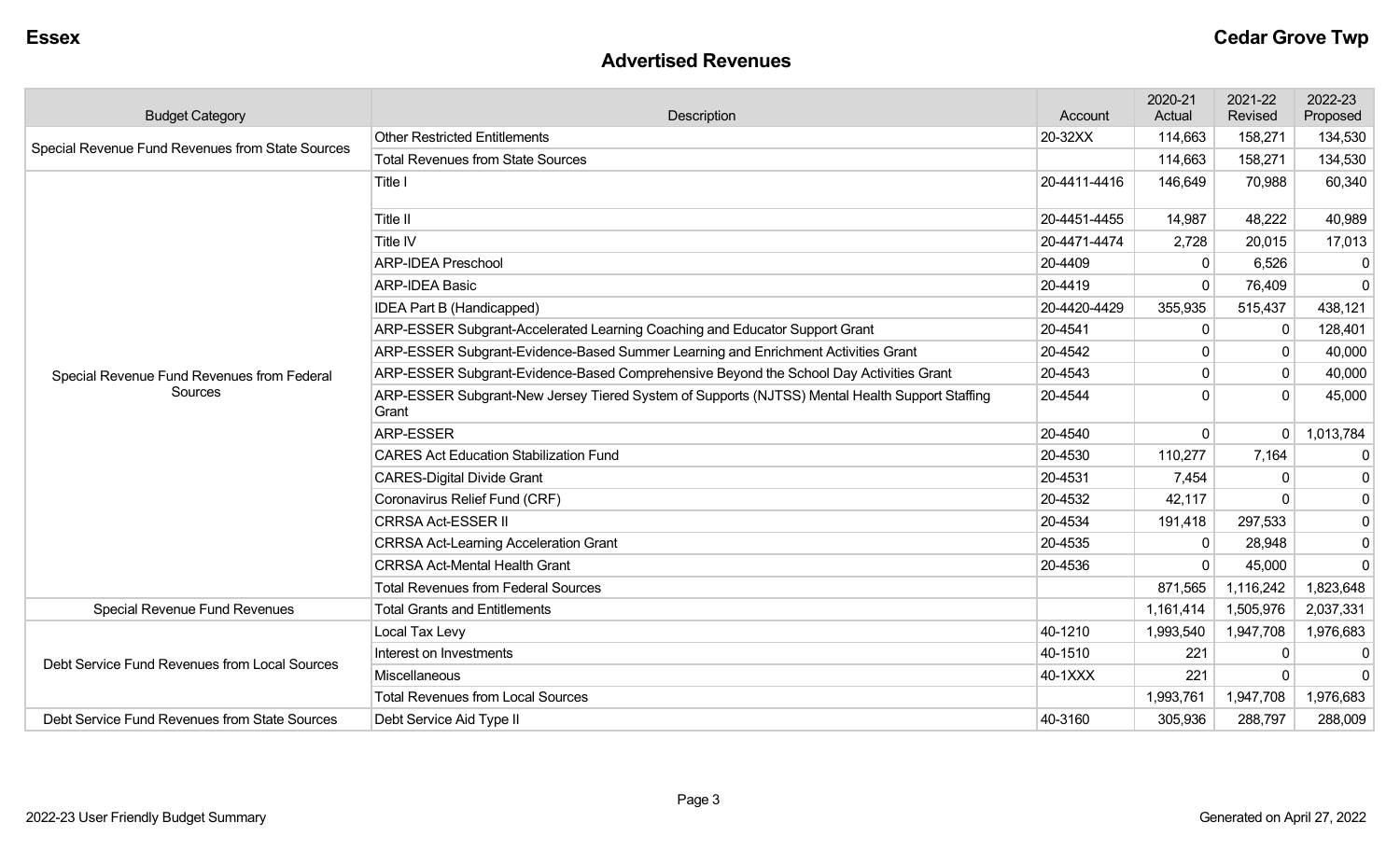#### **Advertised Revenues**

| <b>Budget Category</b>                        | Description                                    | Account | 2020-21<br>Actual | 2021-22<br>Revised               | 2022-23<br>Proposed |
|-----------------------------------------------|------------------------------------------------|---------|-------------------|----------------------------------|---------------------|
|                                               | <b>Budgeted Fund Balance</b>                   | 40-303  |                   | 37,595                           | 221                 |
| Debt Service Fund Revenues from Other Sources | <b>Total Local Repayment of Debt</b>           |         | 2,299,697         | 2,274,100                        | 2,264,913           |
|                                               | Actual Revenues (Over)/Under Expenditures      |         | 403               | 0                                |                     |
| Debt Service Fund Revenues                    | <b>Total Repayment of Debt</b>                 |         | 2,300,100         | 2,274,100                        | 2,264,913           |
| All Fund Revenues                             | <b>Total Revenues/Sources</b>                  |         |                   | 33,271,880 37,308,012 38,878,286 |                     |
| <b>Revenues Net of Transfers</b>              | <b>Total Revenues/Sources Net of Transfers</b> |         |                   | 33,271,880 37,308,012 38,878,286 |                     |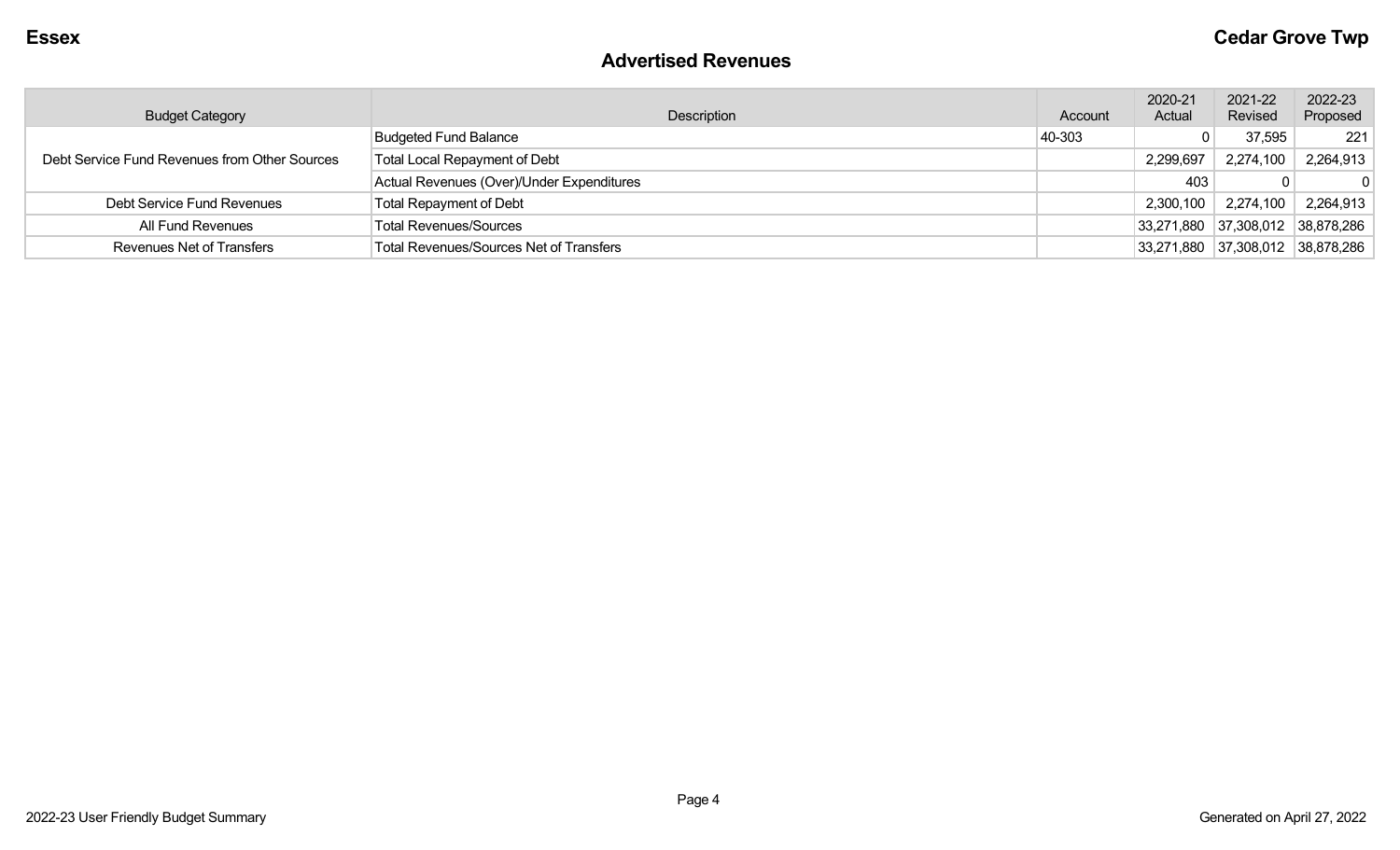# **Advertised Appropriations**

| <b>Budget Category</b>                                  | Description                                                                        | Account        | 2020-21<br>Actual | 2021-22<br>Revised               | 2022-23<br>Proposed |
|---------------------------------------------------------|------------------------------------------------------------------------------------|----------------|-------------------|----------------------------------|---------------------|
|                                                         | Regular Programs-Instruction                                                       | 11-1XX-100-XXX | 8,757,551         | 9,115,769                        | 9,619,756           |
|                                                         | <b>Special Education-Instruction</b>                                               | 11-2XX-100-XXX | 2,268,045         | 2,618,855                        | 2,623,196           |
|                                                         | <b>Basic Skills/Remedial-Instruction</b>                                           | 11-230-100-XXX | 59,693            | 65,389                           | 69,109              |
| General Fund Current Expenses for Instruction           | <b>Bilingual Education-Instruction</b>                                             | 11-240-100-XXX | 64,400            | 105,095                          | 108,747             |
|                                                         | School-Sponsored Cocurricular or Extracurricular Activities-Instruction            | 11-401-100-XXX | 120,083           | 188,361                          | 184,241             |
|                                                         | School-Sponsored Athletics-Instruction                                             | 11-402-100-XXX | 581,342           | 686,645                          | 673,678             |
|                                                         | Undistributed Expenditures-Instruction (Tuition)                                   | 11-000-100-XXX | 2,520,189         | 2,406,704                        | 2,388,235           |
|                                                         | Undistributed Expenditures-Attendance and Social Work                              | 11-000-211-XXX | 50,603            | 56,733                           | 58,132              |
|                                                         | Undistributed Expenditures-Health Services                                         | 11-000-213-XXX | 441,204           | 383,744                          | 378,770             |
|                                                         | Undistributed Expenditures-Speech, OT, PT and Related Services                     | 11-000-216-XXX | 769,056           | 754,645                          | 655,460             |
|                                                         | Undistributed Expenditures-Other Support Services, Students-Extraordinary Services | 11-000-217-XXX | 502,303           | 720,775                          | 812,410             |
|                                                         | Undistributed Expenditures-Guidance                                                | 11-000-218-XXX | 382,399           | 626,672                          | 677,365             |
|                                                         | Undistributed Expenditures-Child Study Teams                                       | 11-000-219-XXX | 540,808           | 533,657                          | 556,056             |
|                                                         | Undistributed Expenditures-Improvement of Instruction Services                     | 11-000-221-XXX | 30,277            | 80,547                           | 55,171              |
|                                                         | Undistributed Expenditures-Education Media Services/Library                        | 11-000-222-XXX | 273,298           | 17,550                           | 18,750              |
| General Fund Current Expenses for Support Services      | Undistributed Expenditures-Instructional Staff Training Services                   | 11-000-223-XXX | 184,424           | 200,784                          | 207,767             |
|                                                         | Undistributed Expenditures-Support Services-General Administration                 | 11-000-230-XXX | 699,788           | 875,458                          | 841,394             |
|                                                         | Undistributed Expenditures-Support Services-School Administration                  | 11-000-240-XXX | 1,512,889         | 1,783,933                        | 1,621,245           |
|                                                         | <b>Undistributed Expenditures-Central Services</b>                                 | 11-000-251-XXX | 372,043           | 405,801                          | 412,428             |
|                                                         | Undistributed Expenditures-Administrative InformationTechnology                    | 11-000-252-XXX | 344,662           | 427,667                          | 360,490             |
|                                                         | Undistributed Expenditures-Operation and Maintenance of Plant Services             | 11-000-26X-XXX | 2,634,152         | 3,046,557                        | 3,102,669           |
|                                                         | Undistributed Expenditures-Student Transportation Services                         | 11-000-270-XXX | 939,791           | 1,525,971                        | 1,836,415           |
|                                                         | Personal Services-Employee Benefits                                                | 11-XXX-XXX-2XX | 5,693,777         | 6,586,467                        | 6,961,541           |
|                                                         | Undistributed Expenditures-Food Services                                           | 11-000-310-930 | 8,000             | $\Omega$                         | $\mathbf{0}$        |
|                                                         | <b>Total Undistributed Expenditures</b>                                            |                |                   | 17,899,663 20,433,665 20,944,298 |                     |
| General Fund Current Expenses for Increased<br>Reserves | Interest Earned on Maintenance Reserve                                             | 10-606         | $\mathbf 0$       | 500                              | 500                 |
| <b>General Fund Current Expenses</b>                    | <b>Total General Current Expense</b>                                               |                |                   | 29,750,777 33,214,279 34,223,525 |                     |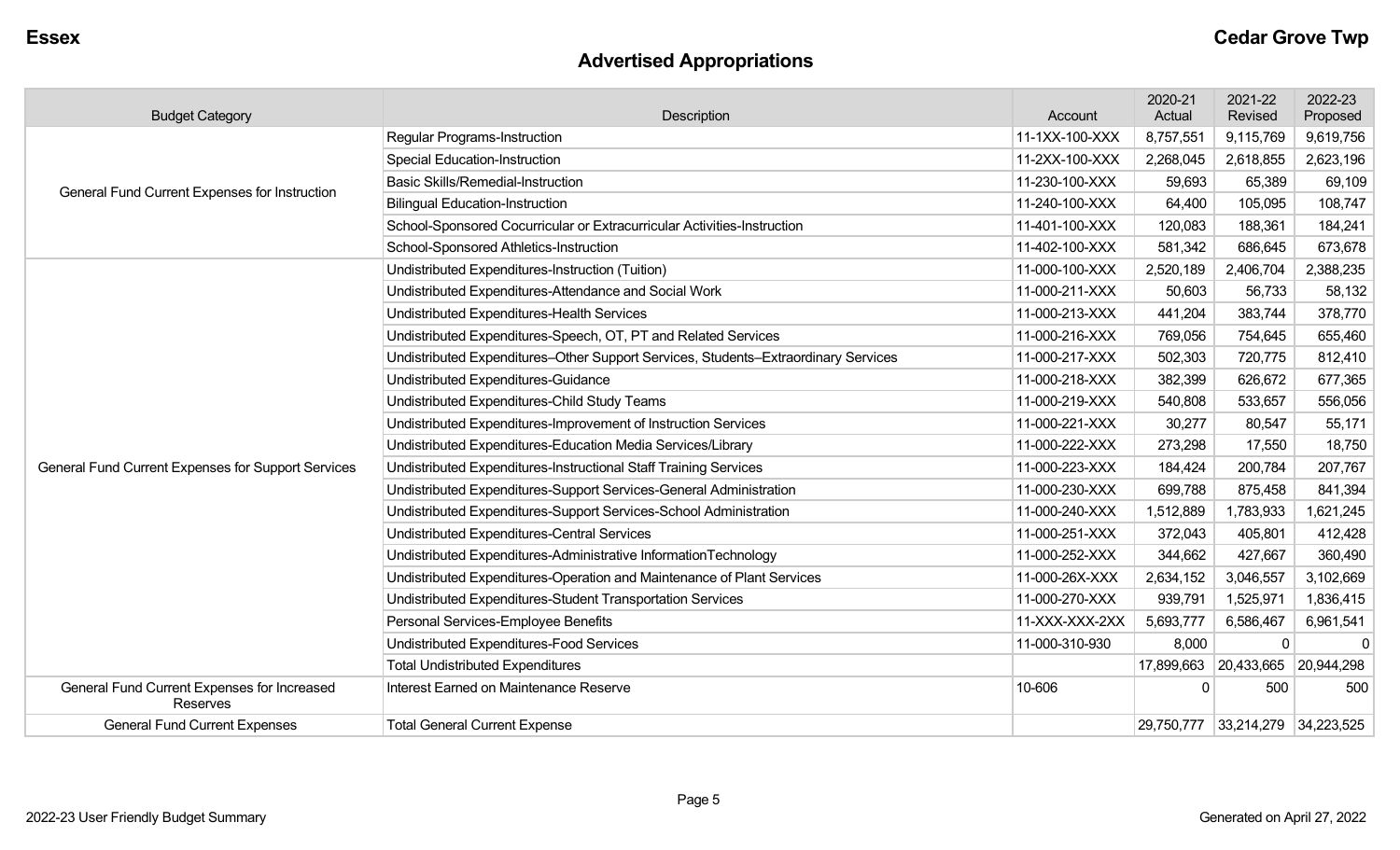# **Advertised Appropriations**

| <b>Budget Category</b>                                       | Description                                                                 | Account        | 2020-21<br>Actual | 2021-22<br>Revised | 2022-23<br>Proposed |
|--------------------------------------------------------------|-----------------------------------------------------------------------------|----------------|-------------------|--------------------|---------------------|
|                                                              | Equipment                                                                   | 12-XXX-XXX-730 | 28,570            | 221,468            | 311,998             |
| <b>Capital Outlay</b>                                        | <b>Facilities Acquisition and Construction Services</b>                     | 12-000-400-XXX | 31,019            | 82,689             | 31,019              |
|                                                              | Interest Deposit to Capital Reserve                                         | 10-604         | 0                 | 9,500              | 9,500               |
|                                                              | <b>Total Capital Outlay</b>                                                 |                | 59,589            | 313,657            | 352,517             |
| <b>General Fund Expenses and Transfers</b>                   | <b>General Fund Grand Total</b>                                             |                | 29,810,366        | 33,527,936         | 34,576,042          |
| Special Revenue Fund Expenses for Grants and<br>Entitlements | Local Projects                                                              | 20-XXX-XXX-XXX | 35,220            | 138,342            | $\Omega$            |
|                                                              | Nonpublic Textbooks                                                         | 20-XXX-XXX-XXX | 8,544             | 11,944             | 10,152              |
|                                                              | Nonpublic Auxiliary Services                                                | 20-XXX-XXX-XXX | 24,821            | 34,935             | 29,695              |
| Special Revenue Fund Expenses for Other State                | Nonpublic Handicapped Services                                              | 20-XXX-XXX-XXX | 39,983            | 45,921             | 39,033              |
| Projects                                                     | <b>Nonpublic Nursing Services</b>                                           | 20-XXX-XXX-XXX | 16,091            | 22,288             | 18,945              |
|                                                              | Nonpublic Technology Initiative                                             | 20-XXX-XXX-XXX | 0                 | 8,358              | 7,104               |
|                                                              | Nonpublic Security Aid                                                      | 20-XXX-XXX-XXX | 25,224            | 34,825             | 29,601              |
| Special Revenue Fund Expenses for State Projects             | <b>Total State Projects</b>                                                 | 20-XXX-XXX-XXX | 114,663           | 158,271            | 134,530             |
|                                                              | Title I                                                                     | 20-XXX-XXX-XXX | 146,649           | 70,988             | 60,340              |
|                                                              | Title II                                                                    | 20-XXX-XXX-XXX | 14,987            | 48,222             | 40,989              |
|                                                              | Title IV                                                                    | 20-XXX-XXX-XXX | 2,728             | 20,015             | 17,013              |
|                                                              | IDEA Part B (Handicapped)                                                   | 20-XXX-XXX-XXX | 355,935           | 515,437            | 438,121             |
|                                                              | ARP-IDEA Basic Grant Program                                                | 20-223-xxx-xxx | $\mathbf{0}$      | 76,409             | $\mathbf 0$         |
|                                                              | <b>ARP-IDEA Preschool Grant Program</b>                                     | 20-224-xxx-xxx | 0                 | 6,526              | $\mathbf 0$         |
| Special Revenue Fund Expenses for Federal Projects           | <b>CARES Act Education Stabilization Fund</b>                               | 20-477-XXX-XXX | 110,277           | 7,164              | $\mathbf 0$         |
|                                                              | Bridging the Digital Divide Program                                         | 20-478-XXX-XXX | 7,454             | $\Omega$           | $\mathbf 0$         |
|                                                              | Coronavirus Relief Fund (CRF) Grant Program                                 | 20-479-XXX-XXX | 42,117            | $\Omega$           | $\mathbf 0$         |
|                                                              | CRRSA Act-ESSER II Grant Program                                            | 20-483-xxx-xxx | 191,418           | 297,533            | $\mathbf 0$         |
|                                                              | <b>CRRSA Act-Learning Acceleration Grant Program</b>                        | 20-484-XXX-XXX | 0                 | 28,948             | 0                   |
|                                                              | <b>CRRSA Act-Mental Health Grant Program</b>                                | 20-485-xxx-xxx | $\mathbf{0}$      | 45,000             | $\mathbf 0$         |
|                                                              | <b>ARP-ESSER Grant Program</b>                                              | 20-487-XXX-XXX | 0                 | $\Omega$           | 1,013,784           |
|                                                              | ARP-ESSER Subgrant Accelerated Learning Coaching and Educator Support Grant | 20-488-XXX-XXX | $\mathbf{0}$      | $\mathbf 0$        | 128,401             |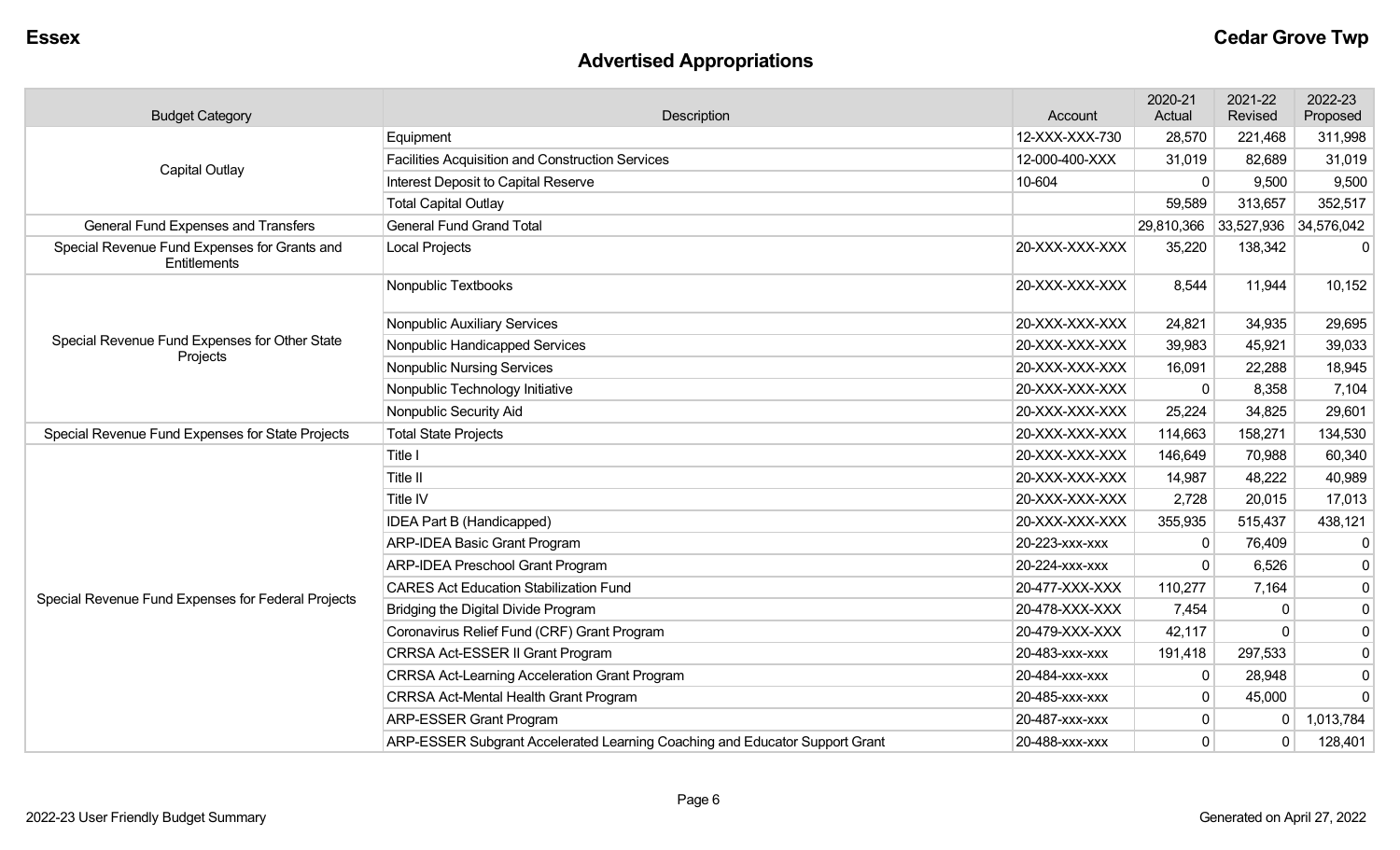# **Advertised Appropriations**

| <b>Budget Category</b>                             | Description                                                                                                    | Account        | 2020-21<br>Actual | 2021-22<br>Revised               | 2022-23<br>Proposed |
|----------------------------------------------------|----------------------------------------------------------------------------------------------------------------|----------------|-------------------|----------------------------------|---------------------|
|                                                    | ARP-ESSER Subgrant Evidence-Based Summer Learning and Enrichment Activities Grant                              | 20-489-xxx-xxx |                   | 0                                | 40,000              |
|                                                    | ARP-ESSER Subgrant Evidence-Based Comprehensive Beyond the School Day Activities Grant                         | 20-490-xxx-xxx |                   | $\mathbf{0}$                     | 40,000              |
| Special Revenue Fund Expenses for Federal Projects | ARP-ESSER Subgrant New Jersey Tiered System of Supports (NJTSS) Mental Health Support<br><b>Staffing Grant</b> | 20-491-xxx-xxx |                   | 0                                | 45,000              |
|                                                    | <b>Total Federal Projects</b>                                                                                  | 20-XXX-XXX-XXX | 871,565           | 1,116,242                        | 1,823,648           |
| Special Revenue Fund Expenses                      | <b>Total Special Revenue Funds</b>                                                                             |                | 1,161,414         | 1,505,976                        | 2,037,331           |
| Debt Service Fund Expenses                         | <b>Total Regular Debt Service</b>                                                                              | 40-701-510-XXX | 2,300,100         | 2,274,100                        | 2,264,913           |
|                                                    | <b>Total Debt Service Funds</b>                                                                                |                | 2,300,100         | 2,274,100                        | 2,264,913           |
| All Fund Expenses                                  | <b>Total Expenditures/Appropriations</b>                                                                       |                | 33,271,880        | 37,308,012                       | 38,878,286          |
| <b>Expenses Net of Transfers</b>                   | <b>Total Expenditures Net of Transfers</b>                                                                     |                |                   | 33,271,880 37,308,012 38,878,286 |                     |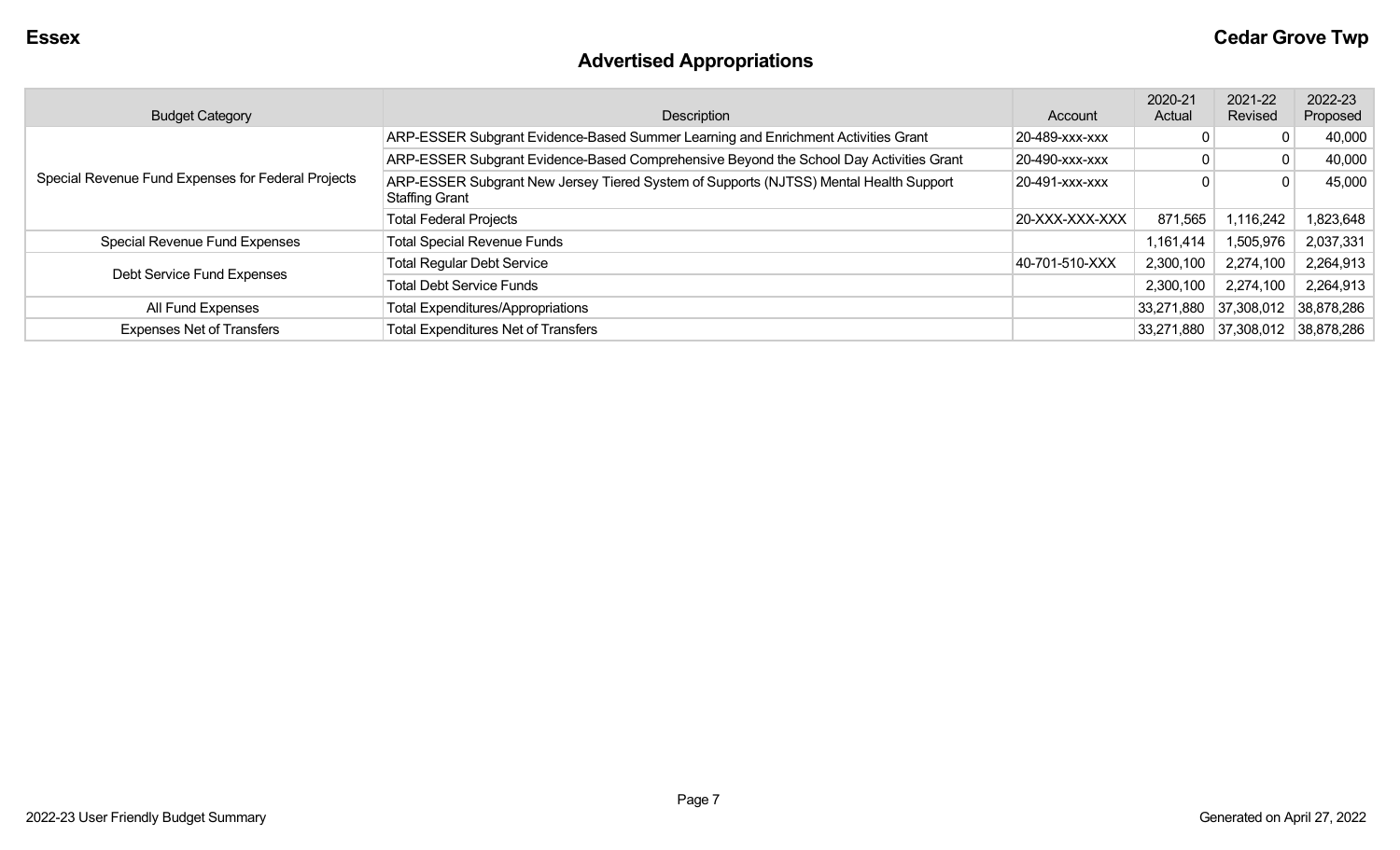# **Advertised Recapitulation of Balances**

| <b>Fund Balance Category</b>                   | <b>Budget Category</b>                                           | <b>Audited</b><br><b>Balance</b><br>06/30/2020 | Audited<br><b>Balance</b><br>06/30/2021 | Estimated<br><b>Balance</b><br>06/30/2022 | Estimated<br><b>Balance</b><br>06/30/2023 |
|------------------------------------------------|------------------------------------------------------------------|------------------------------------------------|-----------------------------------------|-------------------------------------------|-------------------------------------------|
|                                                | <b>General Operating Budget</b>                                  | 906,846                                        | 1,435,472                               | 1,324,925                                 | 1,324,925                                 |
| Unrestricted                                   | Repayment of Debt                                                | 38,219                                         | 37,816                                  | 221                                       | $\Box$                                    |
|                                                | Capital Reserve                                                  | 2,052,928                                      | 2,501,258                               | 2,621,305                                 | 2,630,805                                 |
|                                                | <b>Adult Education Programs</b>                                  | 0                                              |                                         |                                           |                                           |
|                                                | Maintenance Reserve                                              | 583,674                                        | 783,674                                 | 584,174                                   | 584,674                                   |
|                                                | Legal Reserve                                                    | 1,618,498                                      | 1,636,523                               | 828,944                                   |                                           |
| <b>Restricted for General Operating Budget</b> | Unemployment Fund                                                | 220,061                                        | 220,324                                 | 220,324                                   | 220,324                                   |
|                                                | <b>Tuition Reserve</b>                                           | 0                                              | 0                                       |                                           |                                           |
|                                                | <b>Current Expense Emergency Reserve</b>                         | 0                                              | $\Omega$                                | 0                                         | 0                                         |
|                                                | Impact Aid Reserve for General Expenses (Sections 8002 and 8003) | 0                                              | $\Omega$                                | $\Omega$                                  | 0                                         |
|                                                | Impact Aid Reserve for Capital Expenses (Sections 8007 and 8008) | 0                                              | 0                                       | 0                                         | 0                                         |
|                                                | <b>Student Activity Fund</b>                                     | 156,934                                        | 93,121                                  | 93,121                                    | 93,121                                    |
| Restricted for Special Revenue Fund            | Scholarship Fund                                                 | 153,347                                        | 149,468                                 | 149,468                                   | 149,468                                   |
| Restricted for Repayment of Debt               | Restricted for Repayment of Debt                                 | 0                                              | 0                                       |                                           | 0                                         |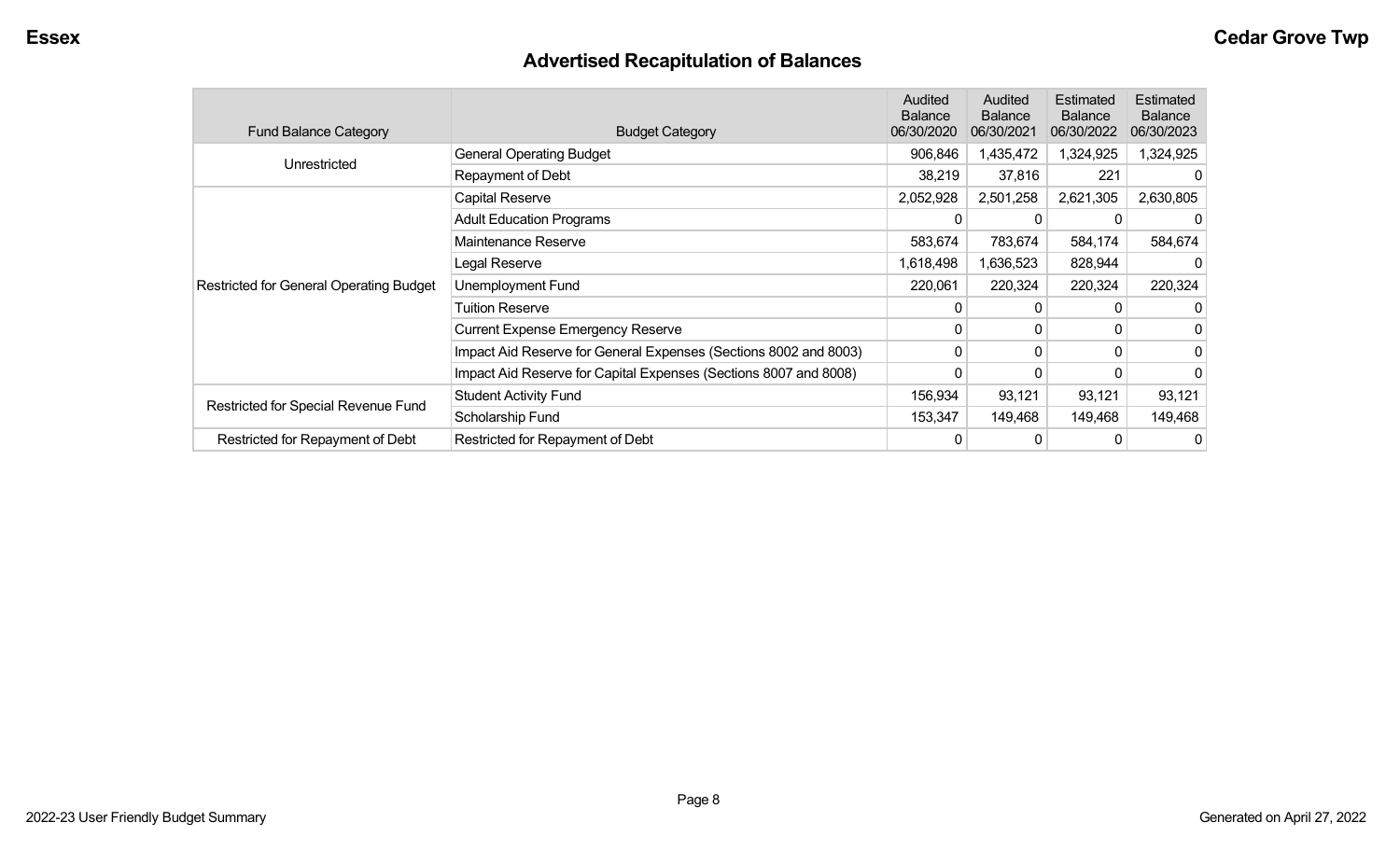#### **Advertised Per Pupil Cost Calculations**

| Per Pupil Cost Calculations                       | 2019-20<br><b>Actual Costs</b> | 2020-21<br><b>Actual Costs</b> | 2021-22<br><b>Original Budget</b> | 2021-22<br><b>Revised Budget</b> | 2022-23<br><b>Proposed Budget</b> |
|---------------------------------------------------|--------------------------------|--------------------------------|-----------------------------------|----------------------------------|-----------------------------------|
| <b>Total Budgetary Comparative Per Pupil Cost</b> | \$16,695                       | \$16,767                       | \$17,370                          | \$18,563                         | \$17,985                          |
| <b>Total Classroom Instruction</b>                | \$9,292                        | \$9,358                        | \$9,644                           | \$10,084                         | \$9,962                           |
| <b>Classroom-Salaries and Benefits</b>            | \$9,030                        | \$9,136                        | \$9,395                           | \$9,800                          | \$9,636                           |
| Classroom-General Supplies and Textbooks          | \$194                          | \$165                          | \$136                             | \$160                            | \$156                             |
| <b>Classroom-Purchased Services</b>               | \$68                           | \$56                           | \$113                             | \$124                            | \$170                             |
| <b>Total Support Services</b>                     | \$2,510                        | \$2,532                        | \$2,486                           | \$2,725                          | \$2,654                           |
| <b>Support Services-Salaries and Benefits</b>     | \$2,034                        | \$2,064                        | \$2,046                           | \$2,260                          | \$2,314                           |
| <b>Total Administrative Costs</b>                 | \$2,246                        | \$2,359                        | \$2,418                           | \$2,785                          | \$2,479                           |
| <b>Administration Salaries and Benefits</b>       | \$1,935                        | \$1,997                        | \$2,035                           | \$2,219                          | \$2,066                           |
| Total Operations and Maintenance of Plant         | \$2,020                        | \$1,949                        | \$2,156                           | \$2,269                          | \$2,216                           |
| Operations and Maintenance-Salaries and Benefits  | \$1,181                        | \$1,094                        | \$1,286                           | \$1,305                          | \$1,362                           |
| <b>Board Contribution to Food Services</b>        | \$16                           | \$5                            | \$0                               | \$0                              | \$0                               |
| <b>Total Extracurricular Costs</b>                | \$606                          | \$559                          | \$660                             | \$688                            | \$638                             |
| <b>Total Equipment Costs</b>                      | \$13                           | \$18                           | \$6                               | \$140                            | \$187                             |
| Legal Costs                                       | \$66                           | \$58                           | \$78                              | \$95                             | \$90                              |
| Employee Benefits as a percentage of salaries*    | 34.21%                         | 32.61%                         | 37.14%                            | 34.88%                           | 35.33%                            |

\*Does not include pension and social security paid by the State on-behalf of the district.

\*\*Federal and State funds in the blended resource school-based budgets.

The information presented in columns 1 through 3 as well as the related descriptions of the per pupil cost calculations are contained in the Taxpayers' Guide to Education Spending and can be found on the Department of Education's Internet website: http://www.state.nj.us/education/guide/. This publication is also available in the board office and public libraries. The same calculations were performed using the 2021-22 revised appropriations and the 2022-23 budgeted appropriations presented in this advertised budget. Total Budgetary Comparative Per Pupil Cost is defined as current expense exclusive of tuition expenditures, transportation, residential costs, and judgments against the school district. For all years it also includes the restricted entitlement aids. With the exception of Total Equipment Cost, each of the other per pupil cost calculations presented is a component of the total comparative per pupil cost, although all components are not shown.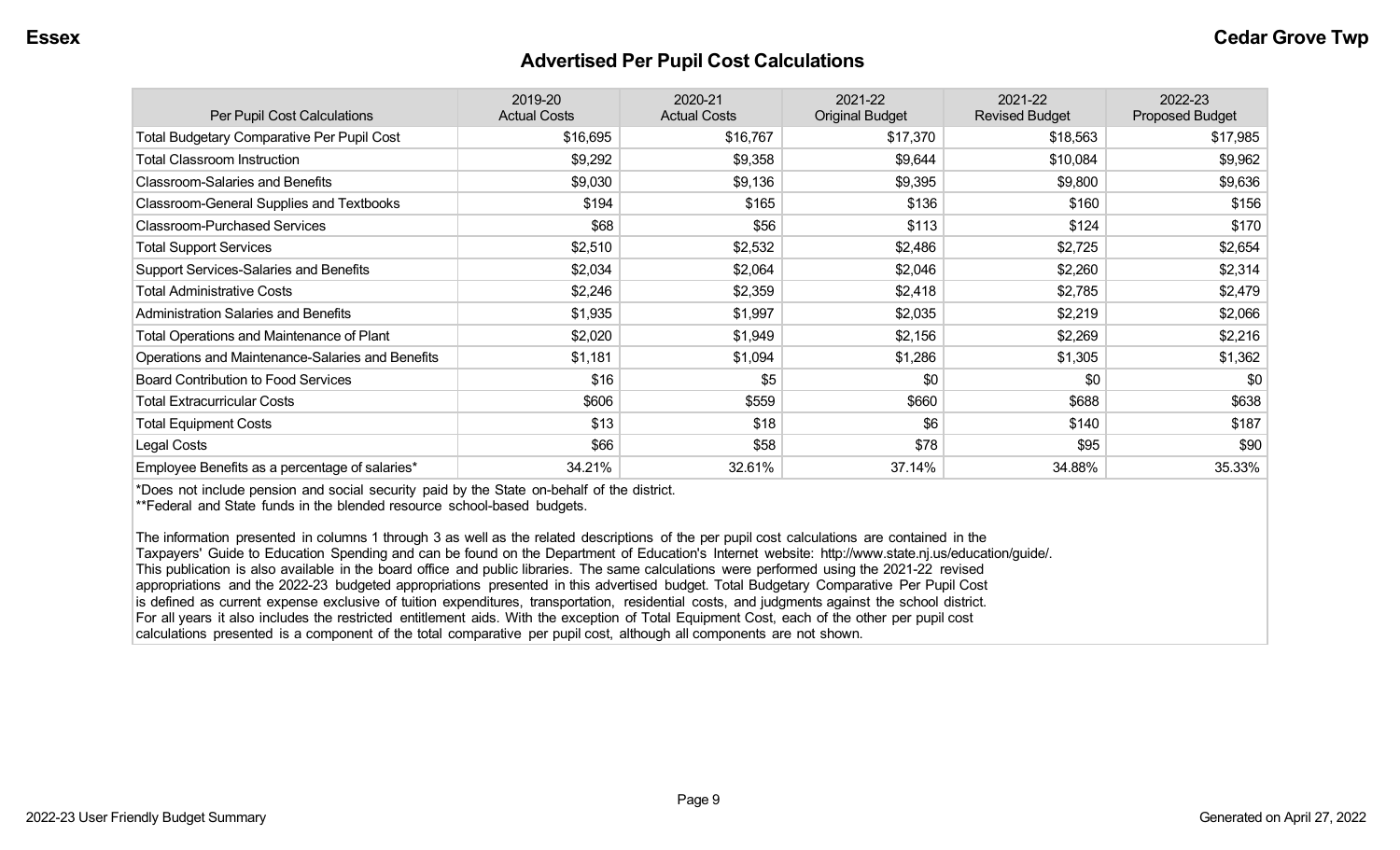| <b>Shared Service</b><br><b>Category Type</b> | <b>Shared Service Category Description</b>                                                                                                                                                                                                                                                                                                                                                | Amount<br>Saved<br>(Optional) |
|-----------------------------------------------|-------------------------------------------------------------------------------------------------------------------------------------------------------------------------------------------------------------------------------------------------------------------------------------------------------------------------------------------------------------------------------------------|-------------------------------|
| <b>Business Services</b>                      | Joint ice hockey team with Passaic Valley High School and Clifton High School                                                                                                                                                                                                                                                                                                             |                               |
|                                               | Member of ACES Cooperative for Gas & Electric Purchases                                                                                                                                                                                                                                                                                                                                   |                               |
| <b>Insurance Coverages</b><br>and Benefits    | Member of PIP Insurance Pool for Liability, Workers Compensation, Cybersecurity and Legal                                                                                                                                                                                                                                                                                                 |                               |
| Municipal/Public                              | Cedar Grove Township picks up garbage and recycling for district                                                                                                                                                                                                                                                                                                                          |                               |
| Works                                         | Joint project with Cedar Grove Township for new turf field                                                                                                                                                                                                                                                                                                                                |                               |
| <b>Nursing Services</b>                       | Use Union County Educational Services Commission for non public nursing services                                                                                                                                                                                                                                                                                                          |                               |
| Purchasing                                    | Member of Ed Data Cooperative, Member of Ed Data Time & Materials Bids, Member of ESC of NJ, Member of Hunterdon County Cooperative, Member of Somerset County<br>Cooperative, Member of Union County Cooperative, Member of Keystone Purchasing Network, Member of TIPS, Member of US Communities, Member of National Cooperative<br>Purchasing Alliance, Member of BuyBoard Cooperative |                               |
| Transportation<br>Services, including<br>Fuel | Purchase fuel for vehicles through the Cedar Grove Township                                                                                                                                                                                                                                                                                                                               |                               |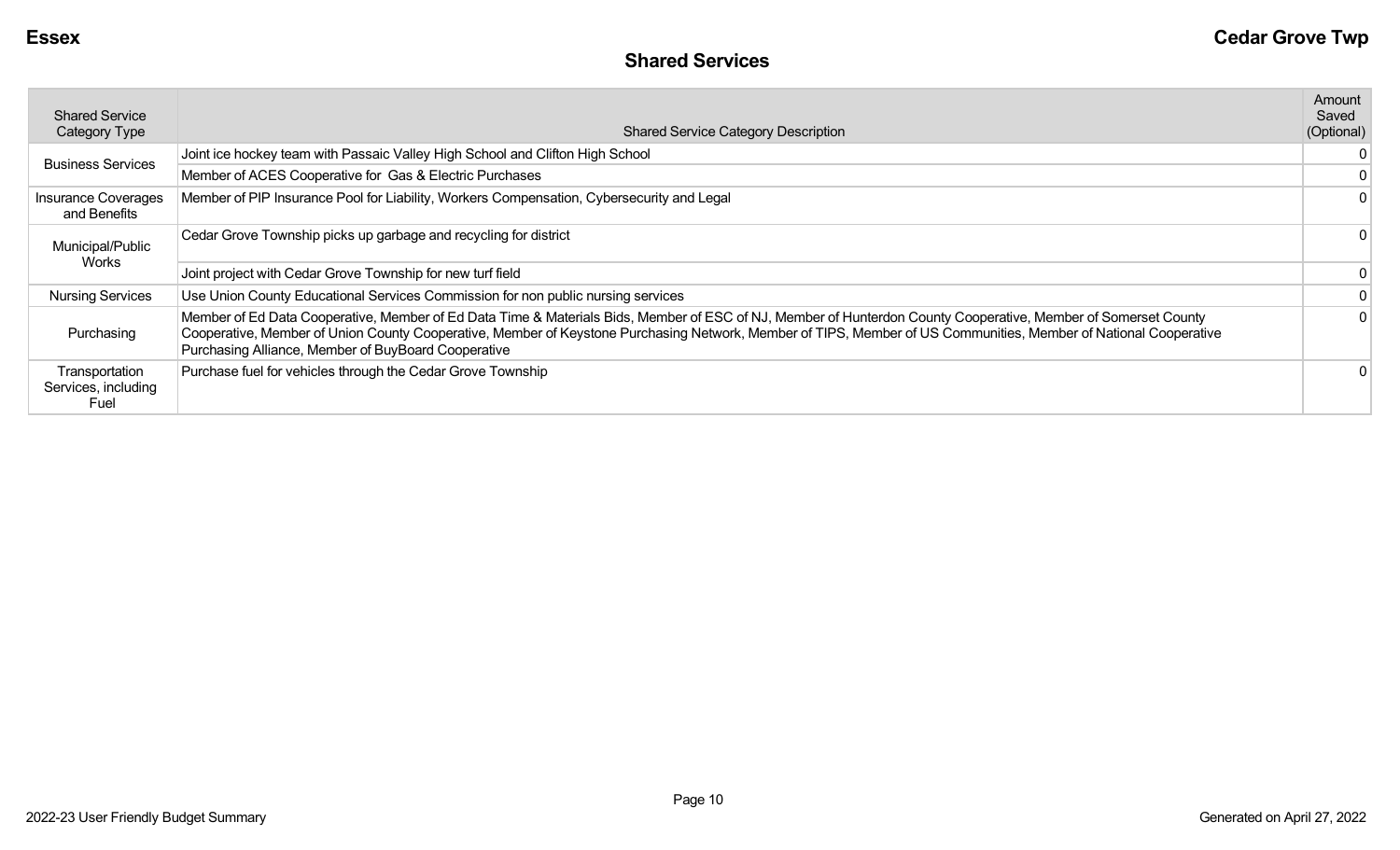#### **Estimated Tax Rates**

| Municipality    | Category                                                                                                           | Amount        |
|-----------------|--------------------------------------------------------------------------------------------------------------------|---------------|
|                 | (A) General Fund School Levy                                                                                       | 29,959,455    |
|                 | (D) Total School Levy                                                                                              | 31,936,138    |
|                 | (B) Estimated Net Taxable Valuation (as of 10/01/21)                                                               | 2,222,561,600 |
|                 | (H) Estimated Equalized Valuation (as of 10/01/21)                                                                 | 2,514,292,095 |
| Cedar Grove Twp | (C) Estimated 2022-23 General Fund School Tax Rate, Without Repayment of Debt or Adjustments=100x(A)/(B)           | 1.3480        |
|                 | (F) Estimated 2022-23 Total School Tax Rate, With Repayment of Debt and Adjustments=100x(D)/(B)                    | 1.4369        |
|                 | (I) Estimated 2022-23 Equalized General Fund School Tax Rate, Without Repayment of Debt or Adjustments=100x(A)/(H) | 1.1916        |
|                 | (L) Estimated 2022-23 Equalized Total School Tax Rate, With Repayment of Debt and Adjustments=100x(D)/(H)          | 1.2702        |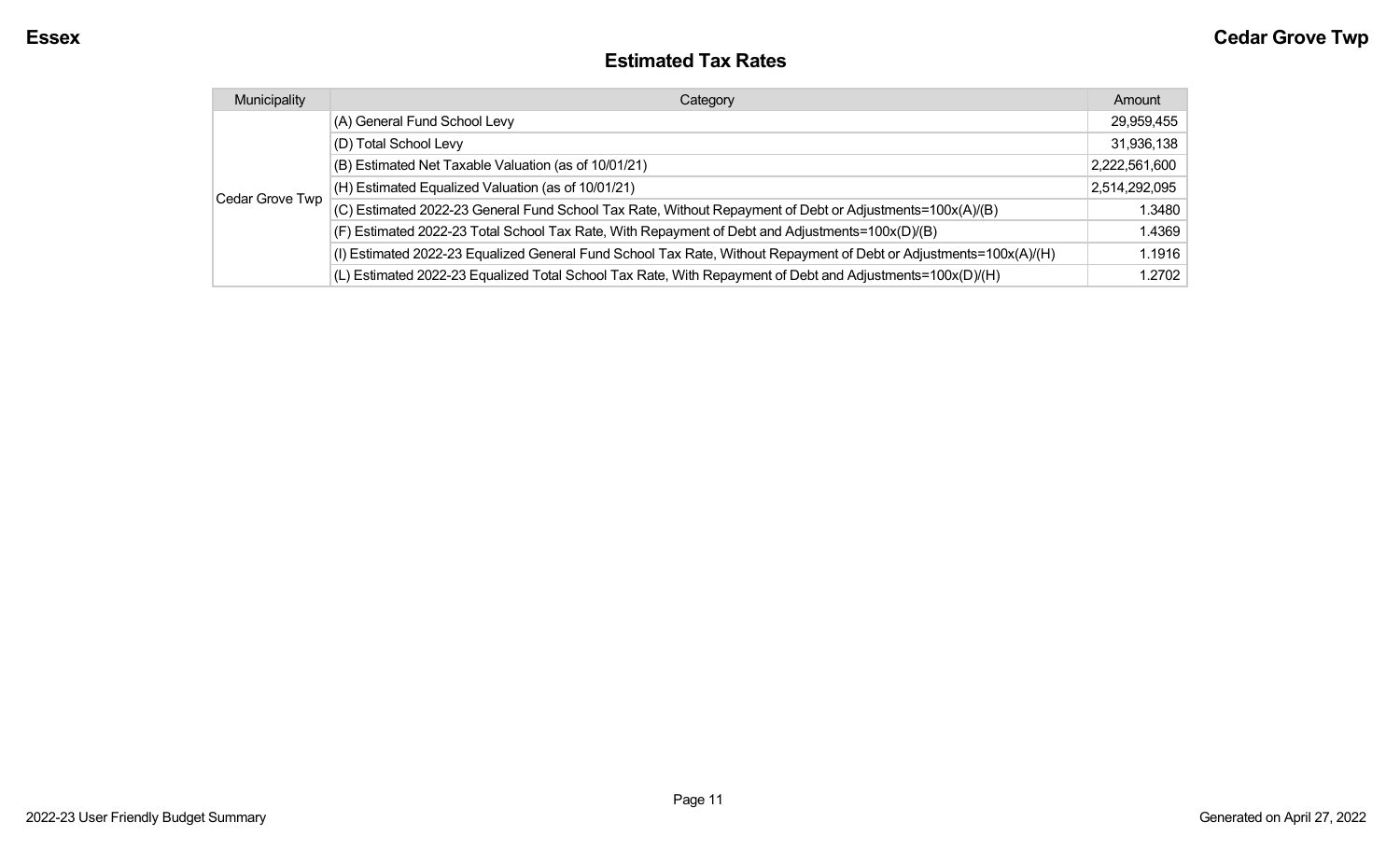| Name           | Category                                                                                  | Measure                                               |
|----------------|-------------------------------------------------------------------------------------------|-------------------------------------------------------|
|                | Job Title                                                                                 | Superintendent                                        |
|                | Job Title II                                                                              | None Reported                                         |
|                | <b>Base Annual Salary Amount</b>                                                          | \$197,880                                             |
|                | Full-Time Equivalent (FTE)                                                                | 1.0                                                   |
|                | Shared with Another District?                                                             | N                                                     |
|                | <b>Shared County</b>                                                                      | None Reported                                         |
|                | <b>Shared District</b>                                                                    | None Reported                                         |
|                | <b>Job Title Other District</b>                                                           | None Reported                                         |
|                | Member of Collective Bargaining Unit (CBU)?                                               | N                                                     |
|                | <b>Beginning Date of Contract</b>                                                         | 08/03/20                                              |
|                | <b>End Date of Contract</b>                                                               | 06/30/24                                              |
|                | <b>Contracted Number of Annual Work Days</b>                                              | 260                                                   |
|                | <b>Contracted Number of Annual Vacation Days</b>                                          | 25                                                    |
|                | Contracted Number of Annual Sick Days                                                     | 12                                                    |
| Anthony Grosso | Contracted Number of Annual Personal Days                                                 | 5                                                     |
|                | <b>Contracted Number of Annual Consulting Days</b>                                        | $\Omega$                                              |
|                | Number of Other Contracted Non-Working Days                                               | $\Omega$                                              |
|                | Description of Other Contracted Non-Working Days                                          | None Reported                                         |
|                | <b>Total Allowances Amount</b>                                                            | \$8,350                                               |
|                | <b>Total Bonuses Amount</b>                                                               | \$0                                                   |
|                | <b>Total Stipends Amount</b>                                                              | \$0                                                   |
|                | District Contributions Above Teacher Contract for Insurance (Health, Dental, Life, Other) | \$0                                                   |
|                | District Contributions Above Teacher Contract for Retirement Plans                        | \$0                                                   |
|                | <b>Total Contractual Post-Employment Benefit Amount</b>                                   | \$34,027                                              |
|                | Contractual Post-Employment Benefit Description of Payout of Sick days                    | Daily rate of pay up to \$15,000 max permitted by law |
|                | Contractual Post-Employment Benefit Description of Payout of Vacation days                | Max payout of 25 unused days at a daily rate          |
|                | Contractual Post-Employment Benefit Description of Payout of Personal days                | N/A                                                   |
|                | Contractual Post-Employment Benefit Description of Other Benefits 1                       | None Reported                                         |
|                | Contractual Post-Employment Benefit Description of Other Benefits 2                       | None Reported                                         |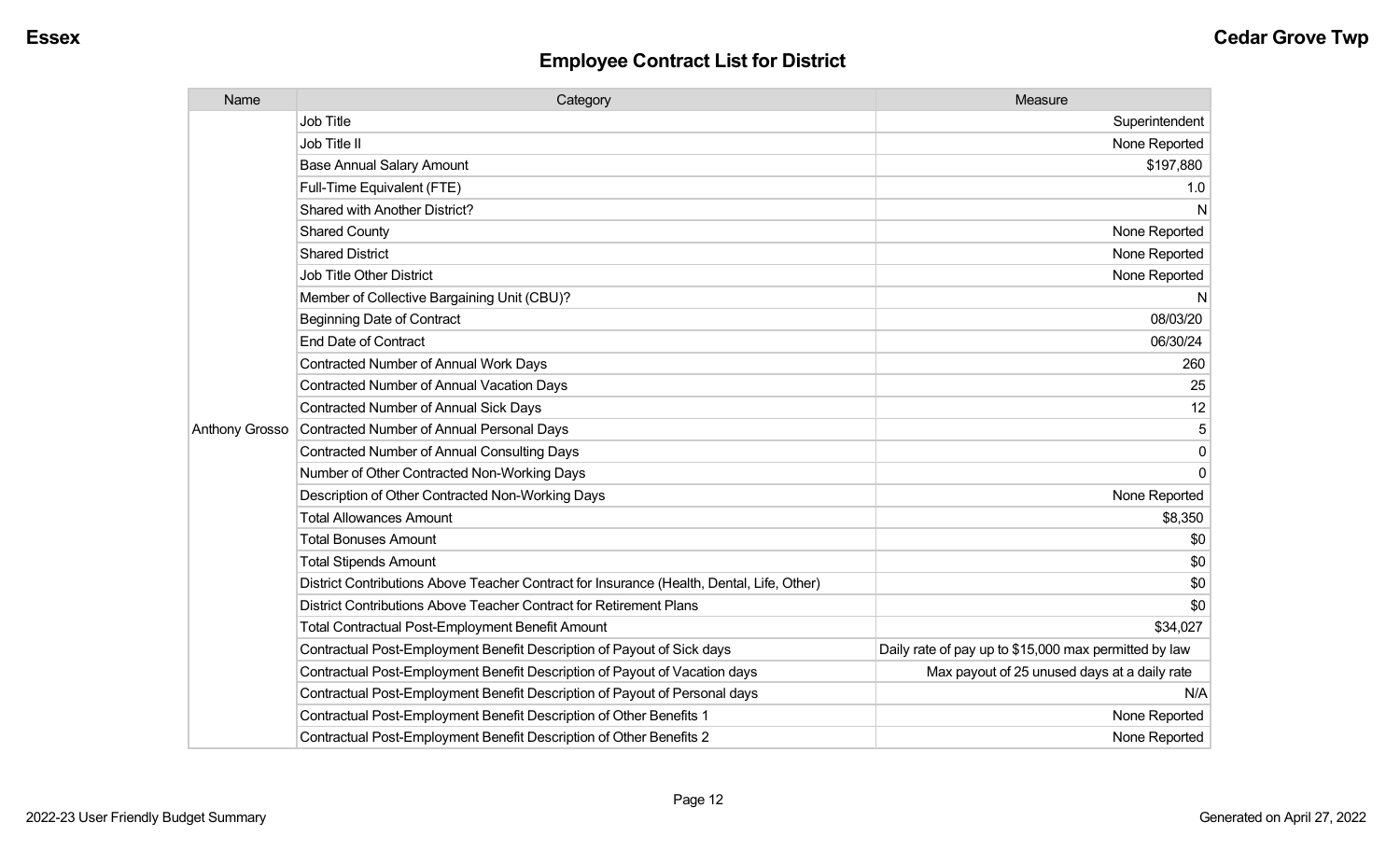| Name                  | Category                                                                                 | Measure                |
|-----------------------|------------------------------------------------------------------------------------------|------------------------|
|                       | Contractual Post-Employment Benefit Description of Other Benefits 3                      | None Reported          |
|                       | <b>Total Other/In-Kind Remuneration Amount</b>                                           | \$0                    |
|                       | Description of Other/In-Kind Remuneration Annual Option to Buyback Sick Time in Cash     | None Reported          |
|                       | Description of Other/In-Kind Remuneration Annual Option to Buyback Vacation Time in Cash | None Reported          |
|                       | Description of Other/In-Kind Remuneration Annual Option to Buyback Personal Time in Cash | None Reported          |
| <b>Anthony Grosso</b> | Description of Other/In-Kind Remuneration Annual Option to Other Remuneration 1          | None Reported          |
|                       | Description of Other/In-Kind Remuneration Annual Option to Other Remuneration 2          | None Reported          |
|                       | Description of Other/In-Kind Remuneration Annual Option to Other Remuneration 3          | None Reported          |
|                       | <b>Additional Comment 1</b>                                                              | None Reported          |
|                       | <b>Additional Comment 2</b>                                                              | None Reported          |
|                       | <b>Additional Comment 3</b>                                                              | None Reported          |
|                       | <b>Job Title</b>                                                                         | Information Technology |
|                       | Job Title II                                                                             | None Reported          |
|                       | <b>Base Annual Salary Amount</b>                                                         | \$133,938              |
|                       | Full-Time Equivalent (FTE)                                                               | 1.0                    |
|                       | Shared with Another District?                                                            | N                      |
|                       | <b>Shared County</b>                                                                     | None Reported          |
|                       | <b>Shared District</b>                                                                   | None Reported          |
|                       | <b>Job Title Other District</b>                                                          | None Reported          |
|                       | Member of Collective Bargaining Unit (CBU)?                                              | N                      |
| James Walsh           | <b>Beginning Date of Contract</b>                                                        | 07/01/21               |
|                       | <b>End Date of Contract</b>                                                              | 06/30/22               |
|                       | <b>Contracted Number of Annual Work Days</b>                                             | 260                    |
|                       | Contracted Number of Annual Vacation Days                                                | 20                     |
|                       | <b>Contracted Number of Annual Sick Days</b>                                             | 14                     |
|                       | Contracted Number of Annual Personal Days                                                | 5                      |
|                       | <b>Contracted Number of Annual Consulting Days</b>                                       | 0                      |
|                       | Number of Other Contracted Non-Working Days                                              | $\mathbf{0}$           |
|                       | Description of Other Contracted Non-Working Days                                         | None Reported          |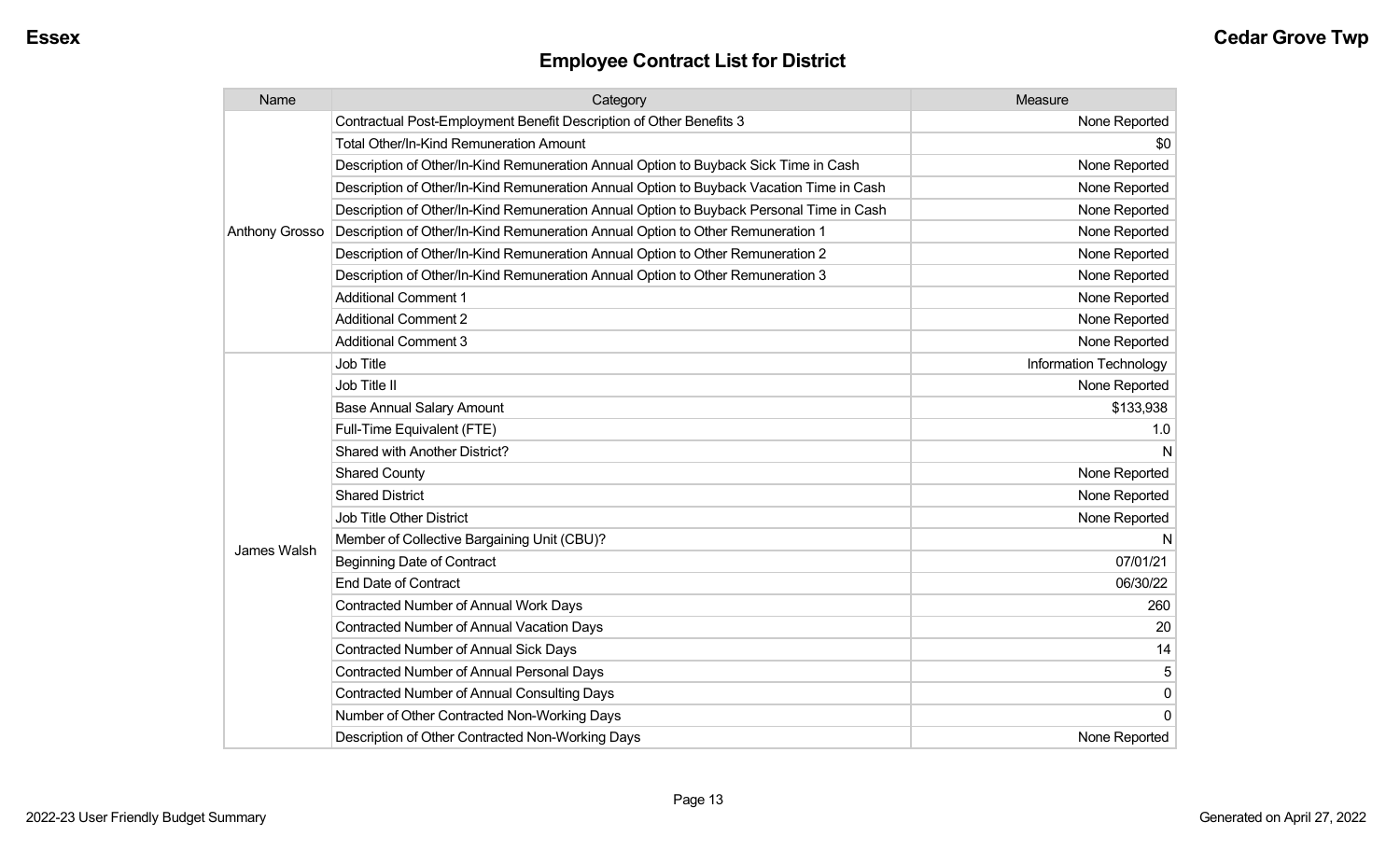| Name        | Category                                                                                  | Measure                                 |
|-------------|-------------------------------------------------------------------------------------------|-----------------------------------------|
|             | <b>Total Allowances Amount</b>                                                            | \$1,400                                 |
|             | <b>Total Bonuses Amount</b>                                                               | \$0                                     |
|             | <b>Total Stipends Amount</b>                                                              | \$0                                     |
|             | District Contributions Above Teacher Contract for Insurance (Health, Dental, Life, Other) | \$0                                     |
|             | District Contributions Above Teacher Contract for Retirement Plans                        | \$0                                     |
|             | <b>Total Contractual Post-Employment Benefit Amount</b>                                   | \$16,161                                |
|             | Contractual Post-Employment Benefit Description of Payout of Sick days                    | Max permitted per contract              |
|             | Contractual Post-Employment Benefit Description of Payout of Vacation days                | Max 20 days at daily rate               |
|             | Contractual Post-Employment Benefit Description of Payout of Personal days                | N/A                                     |
|             | Contractual Post-Employment Benefit Description of Other Benefits 1                       | None Reported                           |
|             | Contractual Post-Employment Benefit Description of Other Benefits 2                       | None Reported                           |
| James Walsh | Contractual Post-Employment Benefit Description of Other Benefits 3                       | None Reported                           |
|             | Total Other/In-Kind Remuneration Amount                                                   | \$0                                     |
|             | Description of Other/In-Kind Remuneration Annual Option to Buyback Sick Time in Cash      | None Reported                           |
|             | Description of Other/In-Kind Remuneration Annual Option to Buyback Vacation Time in Cash  | None Reported                           |
|             | Description of Other/In-Kind Remuneration Annual Option to Buyback Personal Time in Cash  | None Reported                           |
|             | Description of Other/In-Kind Remuneration Annual Option to Other Remuneration 1           | None Reported                           |
|             | Description of Other/In-Kind Remuneration Annual Option to Other Remuneration 2           | None Reported                           |
|             | Description of Other/In-Kind Remuneration Annual Option to Other Remuneration 3           | None Reported                           |
|             | <b>Additional Comment 1</b>                                                               | None Reported                           |
|             | <b>Additional Comment 2</b>                                                               | None Reported                           |
|             | <b>Additional Comment 3</b>                                                               | None Reported                           |
|             | Job Title                                                                                 | Coordinator/Director/Manager/Supervisor |
| John Bannon | Job Title II                                                                              | <b>Bldg/Grounds</b>                     |
|             | <b>Base Annual Salary Amount</b>                                                          | \$114,815                               |
|             | Full-Time Equivalent (FTE)                                                                | 1.0                                     |
|             | Shared with Another District?                                                             | N                                       |
|             | <b>Shared County</b>                                                                      | None Reported                           |
|             | <b>Shared District</b>                                                                    | None Reported                           |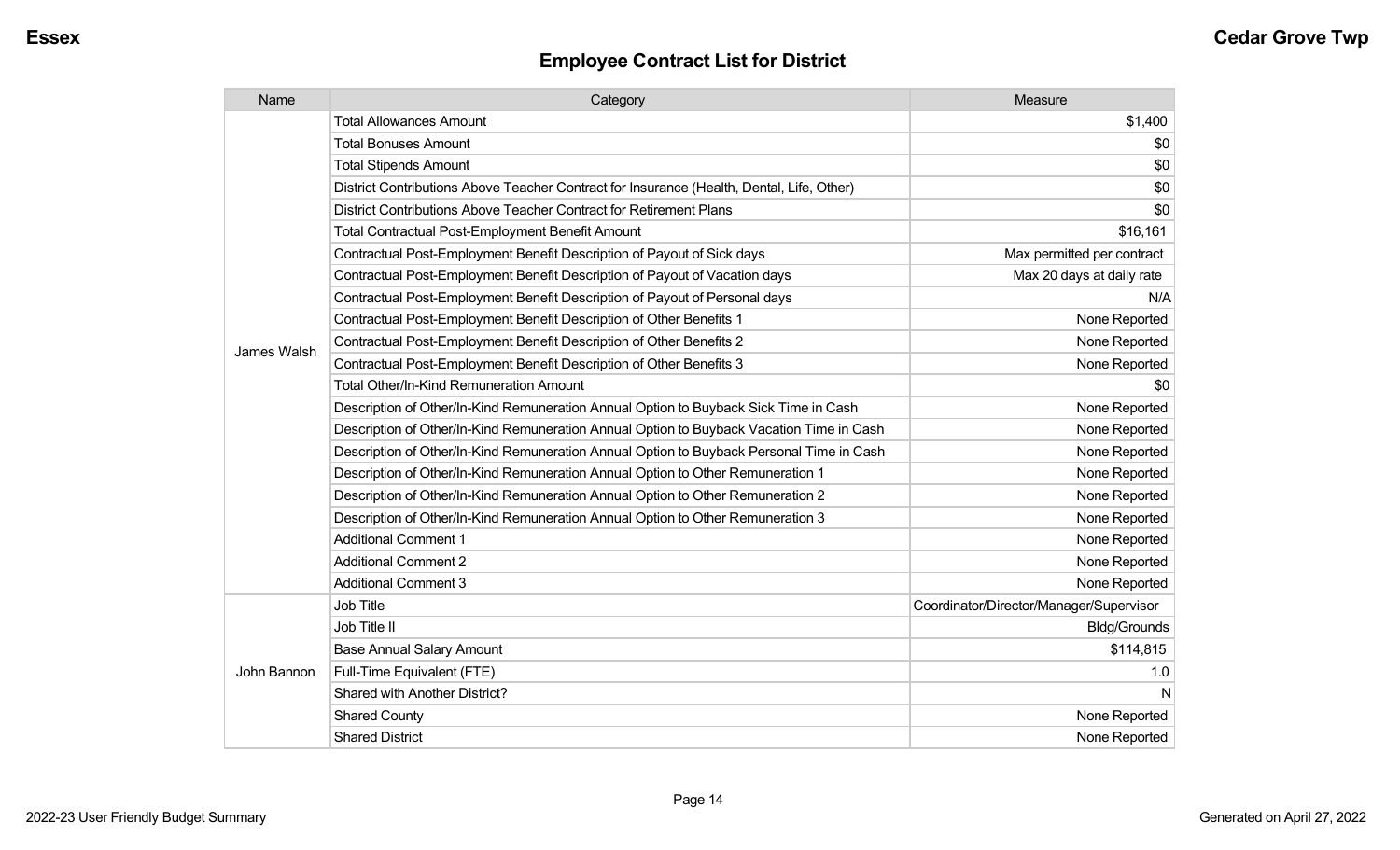| Name        | Category                                                                                  | Measure                             |
|-------------|-------------------------------------------------------------------------------------------|-------------------------------------|
|             | Job Title Other District                                                                  | None Reported                       |
|             | Member of Collective Bargaining Unit (CBU)?                                               | N                                   |
|             | <b>Beginning Date of Contract</b>                                                         | 07/01/21                            |
|             | <b>End Date of Contract</b>                                                               | 06/30/22                            |
|             | Contracted Number of Annual Work Days                                                     | 260                                 |
|             | <b>Contracted Number of Annual Vacation Days</b>                                          | 20                                  |
|             | <b>Contracted Number of Annual Sick Days</b>                                              | 14                                  |
|             | <b>Contracted Number of Annual Personal Days</b>                                          | 5                                   |
|             | <b>Contracted Number of Annual Consulting Days</b>                                        | $\pmb{0}$                           |
|             | Number of Other Contracted Non-Working Days                                               | $\mathbf 0$                         |
|             | Description of Other Contracted Non-Working Days                                          | None Reported                       |
|             | <b>Total Allowances Amount</b>                                                            | \$1,450                             |
|             | <b>Total Bonuses Amount</b>                                                               | \$0                                 |
|             | <b>Total Stipends Amount</b>                                                              | \$0                                 |
| John Bannon | District Contributions Above Teacher Contract for Insurance (Health, Dental, Life, Other) | \$0                                 |
|             | District Contributions Above Teacher Contract for Retirement Plans                        | \$0                                 |
|             | <b>Total Contractual Post-Employment Benefit Amount</b>                                   | \$17,068                            |
|             | Contractual Post-Employment Benefit Description of Payout of Sick days                    | Max permitted per terms of contract |
|             | Contractual Post-Employment Benefit Description of Payout of Vacation days                | Max 20 days at daily rate           |
|             | Contractual Post-Employment Benefit Description of Payout of Personal days                | N/A                                 |
|             | Contractual Post-Employment Benefit Description of Other Benefits 1                       | None Reported                       |
|             | Contractual Post-Employment Benefit Description of Other Benefits 2                       | None Reported                       |
|             | Contractual Post-Employment Benefit Description of Other Benefits 3                       | None Reported                       |
|             | <b>Total Other/In-Kind Remuneration Amount</b>                                            | \$0                                 |
|             | Description of Other/In-Kind Remuneration Annual Option to Buyback Sick Time in Cash      | None Reported                       |
|             | Description of Other/In-Kind Remuneration Annual Option to Buyback Vacation Time in Cash  | None Reported                       |
|             | Description of Other/In-Kind Remuneration Annual Option to Buyback Personal Time in Cash  | None Reported                       |
|             | Description of Other/In-Kind Remuneration Annual Option to Other Remuneration 1           | None Reported                       |
|             | Description of Other/In-Kind Remuneration Annual Option to Other Remuneration 2           | None Reported                       |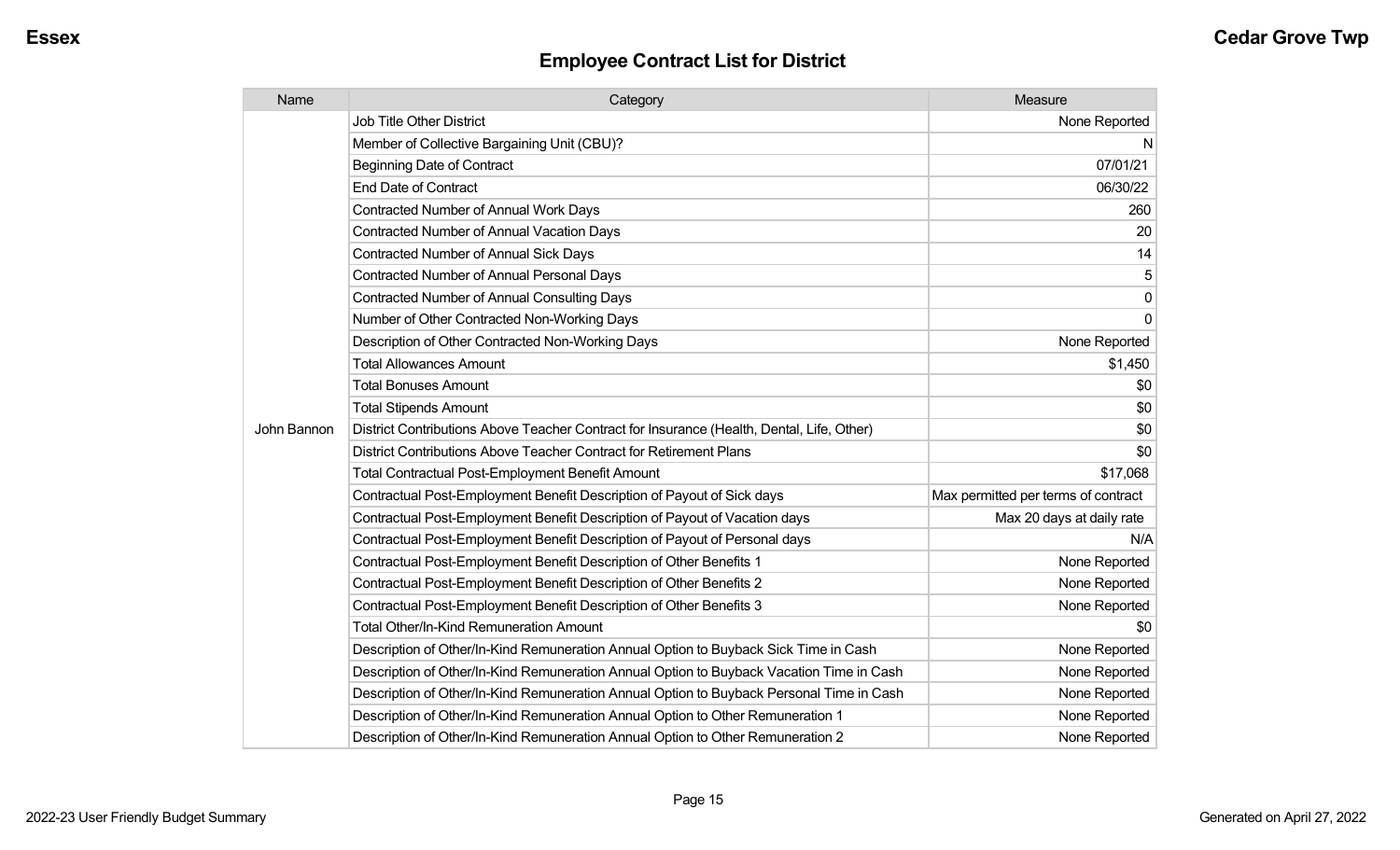| Name            | Category                                                                                  | Measure                             |
|-----------------|-------------------------------------------------------------------------------------------|-------------------------------------|
| John Bannon     | Description of Other/In-Kind Remuneration Annual Option to Other Remuneration 3           | None Reported                       |
|                 | <b>Additional Comment 1</b>                                                               | None Reported                       |
|                 | <b>Additional Comment 2</b>                                                               | None Reported                       |
|                 | <b>Additional Comment 3</b>                                                               | None Reported                       |
|                 | Job Title                                                                                 | Other                               |
|                 | Job Title II                                                                              | <b>Business Office Asst</b>         |
|                 | <b>Base Annual Salary Amount</b>                                                          | \$75,463                            |
|                 | Full-Time Equivalent (FTE)                                                                | 1.0                                 |
|                 | Shared with Another District?                                                             | N                                   |
|                 | <b>Shared County</b>                                                                      | None Reported                       |
|                 | <b>Shared District</b>                                                                    | None Reported                       |
|                 | <b>Job Title Other District</b>                                                           | None Reported                       |
|                 | Member of Collective Bargaining Unit (CBU)?                                               | N                                   |
|                 | <b>Beginning Date of Contract</b>                                                         | 07/01/21                            |
|                 | <b>End Date of Contract</b>                                                               | 06/30/22                            |
|                 | <b>Contracted Number of Annual Work Days</b>                                              | 260                                 |
| Marie Criscuolo | Contracted Number of Annual Vacation Days                                                 | 20                                  |
|                 | <b>Contracted Number of Annual Sick Days</b>                                              | 14                                  |
|                 | <b>Contracted Number of Annual Personal Days</b>                                          | 5                                   |
|                 | <b>Contracted Number of Annual Consulting Days</b>                                        | 0                                   |
|                 | Number of Other Contracted Non-Working Days                                               | $\Omega$                            |
|                 | Description of Other Contracted Non-Working Days                                          | None Reported                       |
|                 | <b>Total Allowances Amount</b>                                                            | \$1                                 |
|                 | <b>Total Bonuses Amount</b>                                                               | \$0                                 |
|                 | <b>Total Stipends Amount</b>                                                              | \$0                                 |
|                 | District Contributions Above Teacher Contract for Insurance (Health, Dental, Life, Other) | \$0                                 |
|                 | District Contributions Above Teacher Contract for Retirement Plans                        | \$0                                 |
|                 | <b>Total Contractual Post-Employment Benefit Amount</b>                                   | \$13,788                            |
|                 | Contractual Post-Employment Benefit Description of Payout of Sick days                    | Max permitted per terms of contract |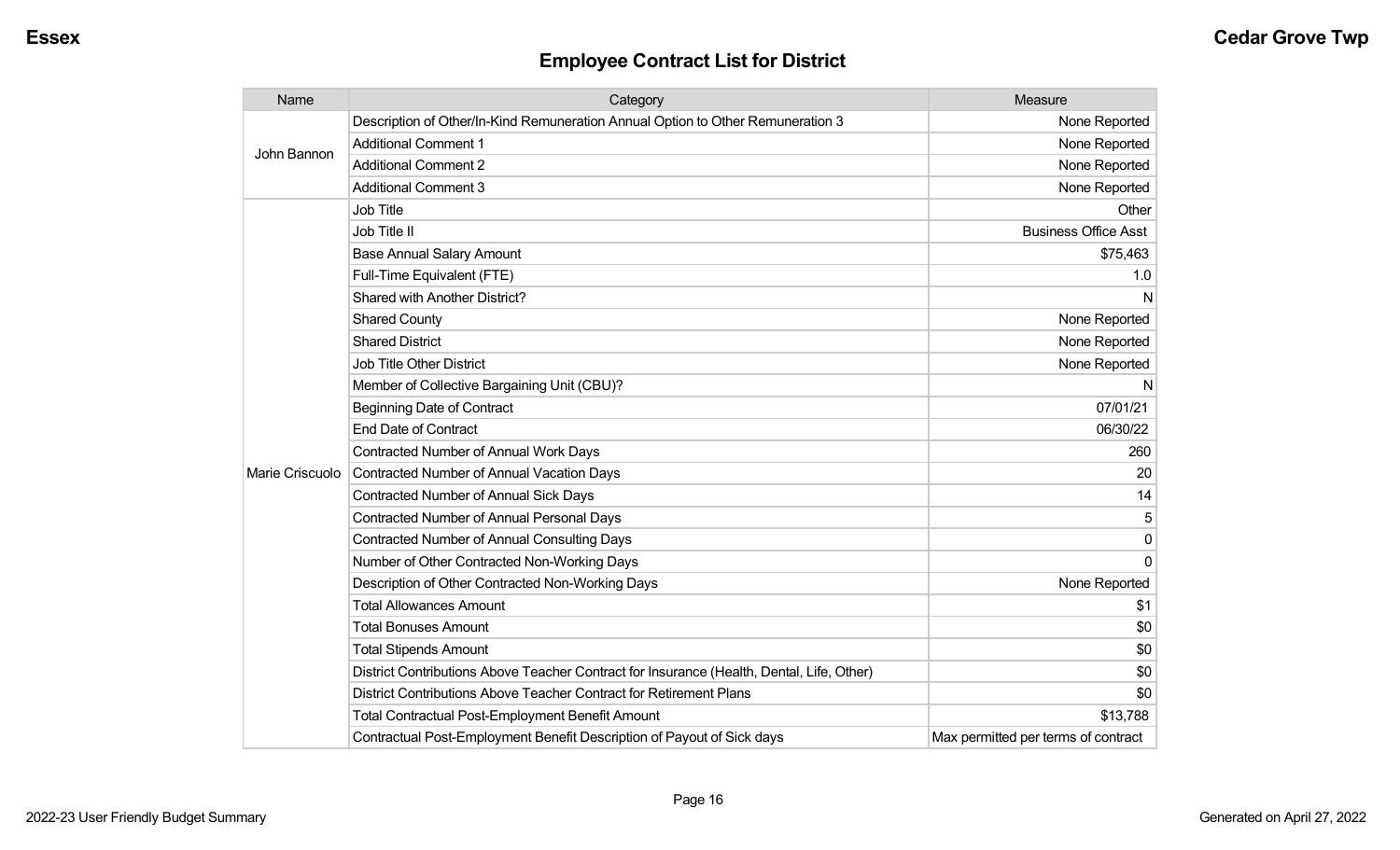| Name            | Category                                                                                 | Measure                       |
|-----------------|------------------------------------------------------------------------------------------|-------------------------------|
|                 | Contractual Post-Employment Benefit Description of Payout of Vacation days               | Max 20 days at daily rate     |
|                 | Contractual Post-Employment Benefit Description of Payout of Personal days               | N/A                           |
|                 | Contractual Post-Employment Benefit Description of Other Benefits 1                      | None Reported                 |
|                 | Contractual Post-Employment Benefit Description of Other Benefits 2                      | None Reported                 |
|                 | Contractual Post-Employment Benefit Description of Other Benefits 3                      | None Reported                 |
|                 | <b>Total Other/In-Kind Remuneration Amount</b>                                           | \$0                           |
|                 | Description of Other/In-Kind Remuneration Annual Option to Buyback Sick Time in Cash     | None Reported                 |
| Marie Criscuolo | Description of Other/In-Kind Remuneration Annual Option to Buyback Vacation Time in Cash | None Reported                 |
|                 | Description of Other/In-Kind Remuneration Annual Option to Buyback Personal Time in Cash | None Reported                 |
|                 | Description of Other/In-Kind Remuneration Annual Option to Other Remuneration 1          | None Reported                 |
|                 | Description of Other/In-Kind Remuneration Annual Option to Other Remuneration 2          | None Reported                 |
|                 | Description of Other/In-Kind Remuneration Annual Option to Other Remuneration 3          | None Reported                 |
|                 | <b>Additional Comment 1</b>                                                              | None Reported                 |
|                 | <b>Additional Comment 2</b>                                                              | None Reported                 |
|                 | <b>Additional Comment 3</b>                                                              | None Reported                 |
|                 | Job Title                                                                                | <b>Business Administrator</b> |
|                 | Job Title II                                                                             | None Reported                 |
|                 | <b>Base Annual Salary Amount</b>                                                         | \$172,371                     |
|                 | Full-Time Equivalent (FTE)                                                               | 1.0                           |
|                 | <b>Shared with Another District?</b>                                                     |                               |
|                 | <b>Shared County</b>                                                                     | None Reported                 |
| Michael DeVita  | <b>Shared District</b>                                                                   | None Reported                 |
|                 | <b>Job Title Other District</b>                                                          | None Reported                 |
|                 | Member of Collective Bargaining Unit (CBU)?                                              |                               |
|                 | <b>Beginning Date of Contract</b>                                                        | 07/01/21                      |
|                 | <b>End Date of Contract</b>                                                              | 06/30/22                      |
|                 | <b>Contracted Number of Annual Work Days</b>                                             | 260                           |
|                 | <b>Contracted Number of Annual Vacation Days</b>                                         | 25                            |
|                 | <b>Contracted Number of Annual Sick Days</b>                                             | 12                            |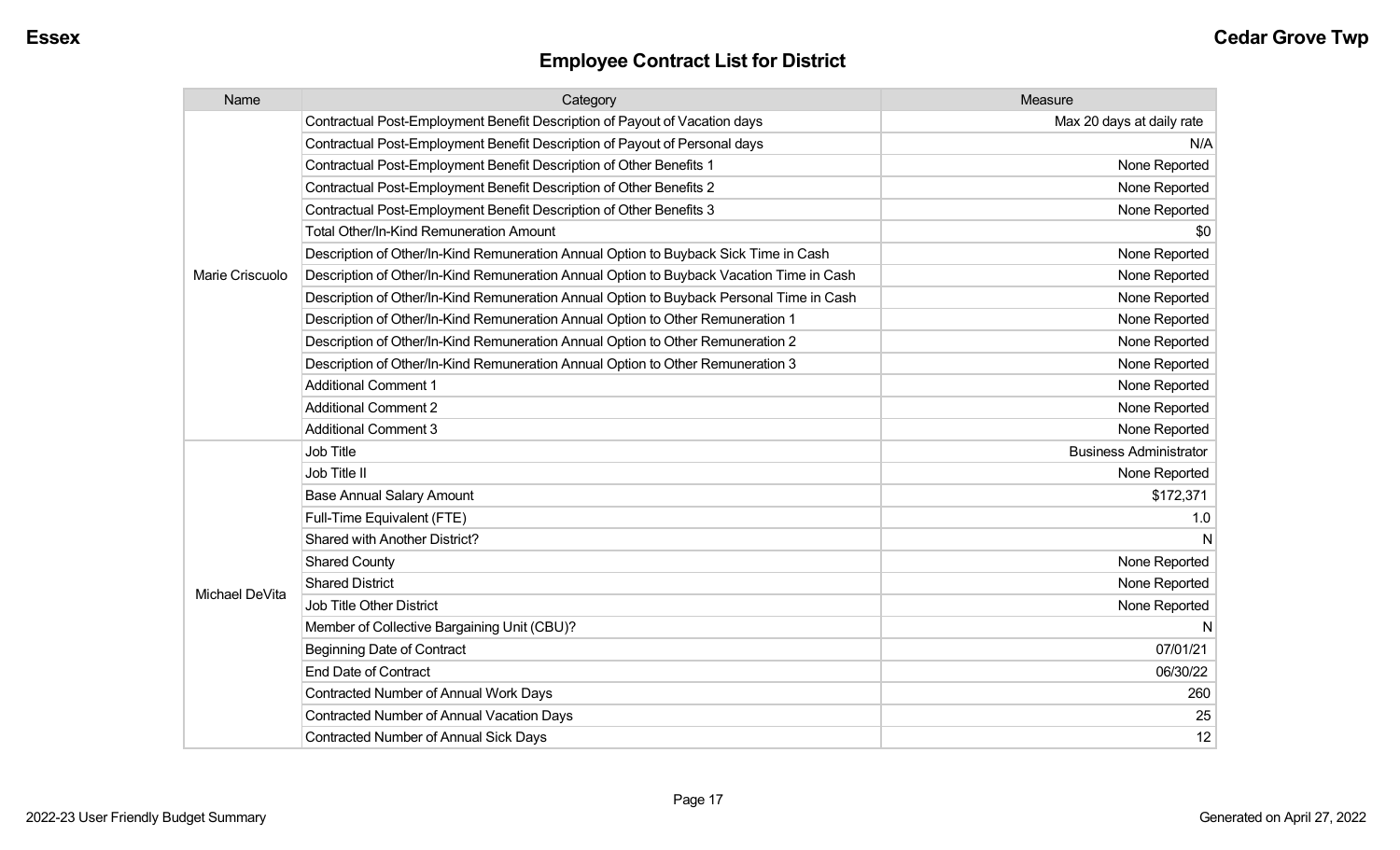| Name           | Category                                                                                  | Measure                                               |
|----------------|-------------------------------------------------------------------------------------------|-------------------------------------------------------|
|                | <b>Contracted Number of Annual Personal Days</b>                                          | 5                                                     |
|                | <b>Contracted Number of Annual Consulting Days</b>                                        | 0                                                     |
|                | Number of Other Contracted Non-Working Days                                               | 0                                                     |
|                | Description of Other Contracted Non-Working Days                                          | None Reported                                         |
|                | <b>Total Allowances Amount</b>                                                            | \$3,350                                               |
|                | <b>Total Bonuses Amount</b>                                                               | \$3,447                                               |
|                | <b>Total Stipends Amount</b>                                                              | \$0                                                   |
|                | District Contributions Above Teacher Contract for Insurance (Health, Dental, Life, Other) | \$0                                                   |
|                | District Contributions Above Teacher Contract for Retirement Plans                        | \$0                                                   |
|                | Total Contractual Post-Employment Benefit Amount                                          | \$31,574                                              |
|                | Contractual Post-Employment Benefit Description of Payout of Sick days                    | Daily rate of pay up to \$15,000 max permitted by law |
|                | Contractual Post-Employment Benefit Description of Payout of Vacation days                | Max payout of 25 unused days at daily rate            |
| Michael DeVita | Contractual Post-Employment Benefit Description of Payout of Personal days                | N/A                                                   |
|                | Contractual Post-Employment Benefit Description of Other Benefits 1                       | None Reported                                         |
|                | Contractual Post-Employment Benefit Description of Other Benefits 2                       | None Reported                                         |
|                | Contractual Post-Employment Benefit Description of Other Benefits 3                       | None Reported                                         |
|                | <b>Total Other/In-Kind Remuneration Amount</b>                                            | \$0                                                   |
|                | Description of Other/In-Kind Remuneration Annual Option to Buyback Sick Time in Cash      | None Reported                                         |
|                | Description of Other/In-Kind Remuneration Annual Option to Buyback Vacation Time in Cash  | None Reported                                         |
|                | Description of Other/In-Kind Remuneration Annual Option to Buyback Personal Time in Cash  | None Reported                                         |
|                | Description of Other/In-Kind Remuneration Annual Option to Other Remuneration 1           | None Reported                                         |
|                | Description of Other/In-Kind Remuneration Annual Option to Other Remuneration 2           | None Reported                                         |
|                | Description of Other/In-Kind Remuneration Annual Option to Other Remuneration 3           | None Reported                                         |
|                | <b>Additional Comment 1</b>                                                               | None Reported                                         |
|                | <b>Additional Comment 2</b>                                                               | None Reported                                         |
|                | <b>Additional Comment 3</b>                                                               | None Reported                                         |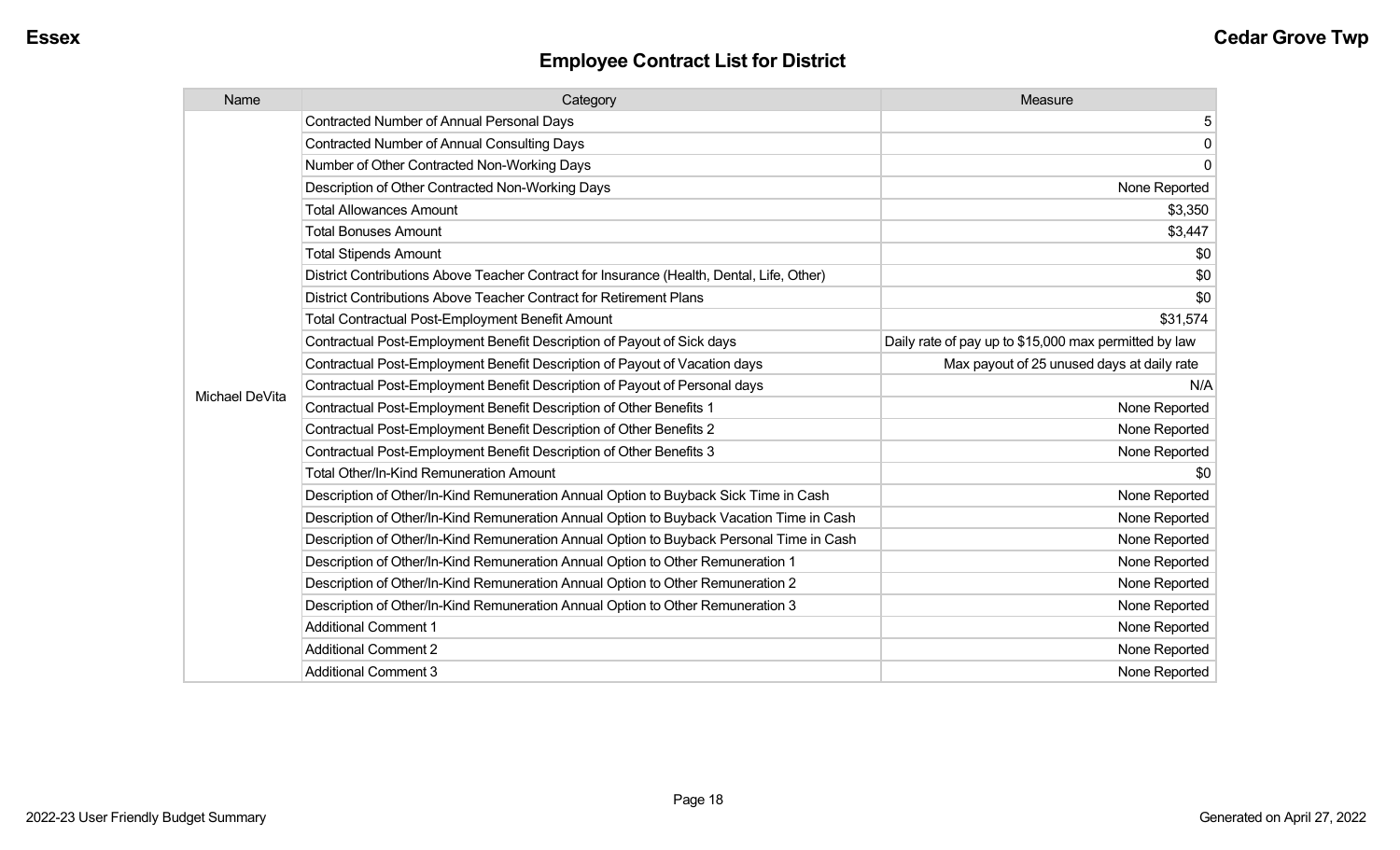| Name              | Category                                                                                  | Measure                             |
|-------------------|-------------------------------------------------------------------------------------------|-------------------------------------|
|                   | <b>Job Title</b>                                                                          | <b>Administrative Assistant</b>     |
|                   | Job Title II                                                                              | Supt                                |
|                   | <b>Base Annual Salary Amount</b>                                                          | \$86,327                            |
|                   | Full-Time Equivalent (FTE)                                                                | 1.0                                 |
|                   | Shared with Another District?                                                             | N                                   |
|                   | <b>Shared County</b>                                                                      | None Reported                       |
|                   | <b>Shared District</b>                                                                    | None Reported                       |
|                   | <b>Job Title Other District</b>                                                           | None Reported                       |
|                   | Member of Collective Bargaining Unit (CBU)?                                               | N                                   |
|                   | <b>Beginning Date of Contract</b>                                                         | 07/01/21                            |
|                   | <b>End Date of Contract</b>                                                               | 06/30/22                            |
|                   | Contracted Number of Annual Work Days                                                     | 260                                 |
|                   | <b>Contracted Number of Annual Vacation Days</b>                                          | 20                                  |
|                   | <b>Contracted Number of Annual Sick Days</b>                                              | 14                                  |
| Michele Spilewski | Contracted Number of Annual Personal Days                                                 | 5                                   |
|                   | <b>Contracted Number of Annual Consulting Days</b>                                        | $\Omega$                            |
|                   | Number of Other Contracted Non-Working Days                                               | $\Omega$                            |
|                   | Description of Other Contracted Non-Working Days                                          | None Reported                       |
|                   | <b>Total Allowances Amount</b>                                                            | \$1                                 |
|                   | <b>Total Bonuses Amount</b>                                                               | \$0                                 |
|                   | <b>Total Stipends Amount</b>                                                              | \$0                                 |
|                   | District Contributions Above Teacher Contract for Insurance (Health, Dental, Life, Other) | \$0                                 |
|                   | District Contributions Above Teacher Contract for Retirement Plans                        | \$0                                 |
|                   | <b>Total Contractual Post-Employment Benefit Amount</b>                                   | \$14,694                            |
|                   | Contractual Post-Employment Benefit Description of Payout of Sick days                    | Max permitted per terms of contract |
|                   | Contractual Post-Employment Benefit Description of Payout of Vacation days                | Max 20 days at daily rate           |
|                   | Contractual Post-Employment Benefit Description of Payout of Personal days                | N/A                                 |
|                   | Contractual Post-Employment Benefit Description of Other Benefits 1                       | None Reported                       |
|                   | Contractual Post-Employment Benefit Description of Other Benefits 2                       | None Reported                       |